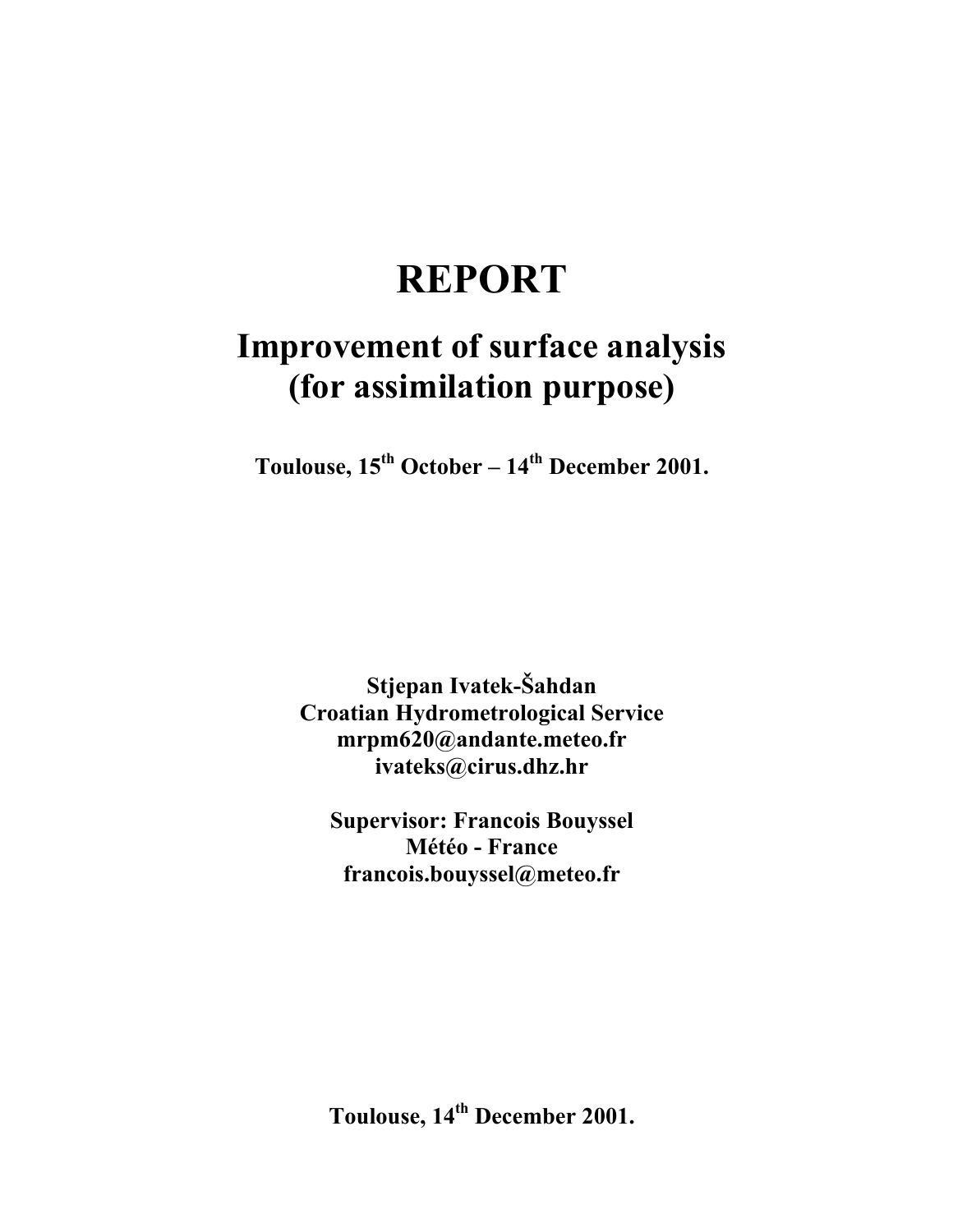# **1.** Why 2m analyses of  $T_{2m}$  and  $H_{2m}$ ?

Data Assimilation cycle in ARPEGE is defined as shown bellow.



Next diagram presents Upper-air Analysis and Surface Analysis in Assimilation cycle



Surface Analysis is performed in 4 steps:

- a) computation of Obs Guess,
- b) control of observation to the Guess,
- c) 2m analyses  $T_{2m}$ ,  $H_{2m}$ ,
- d) analyses of  $T_s$ ,  $T_p$ ,  $W_s$ ,  $W_p$  and relaxation for SNS.

$$
(T_S)^A - (T_S)^G = (T_{2m})^A - (T_{2m})^G = \Delta T_{2m}
$$
  
\n
$$
(T_P)^A - (T_P)^G = 1/\tau \Delta T_{2m}
$$
  
\n
$$
(W_S)^A - (W_S)^G = \alpha_T \Delta T_{2m} + \alpha_H \Delta H_{2m}
$$
  
\n
$$
(W_P)^A - (W_P)^G = \beta_T \Delta T_{2m} + \beta_H \Delta H_{2m}
$$

where  $\alpha_{\rm T}$ ,  $\alpha_{\rm H}$ ,  $\beta_{\rm T}$  and  $\beta_{\rm H}$  are functions of soil texture, vegetation, local solar time,  $LAI/R_{smin}$  ( leaf area index/min. surface resistance ) cloudiness and other met. fields ( wind, rain, snow, …)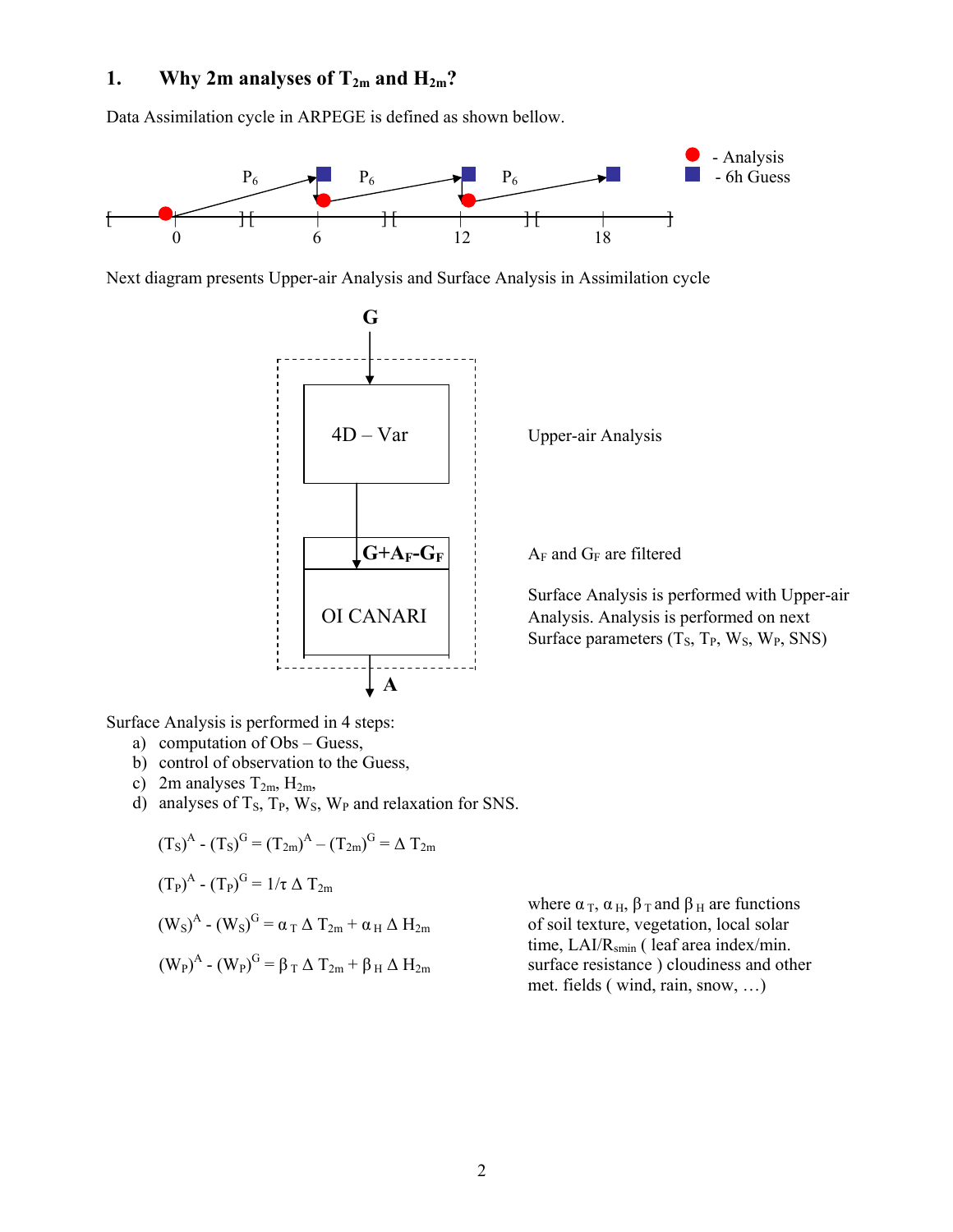#### **2. Description of T2m and H2m Analysis**

Univariates **O**ptimal Interpolation Analysis is performed in operational ARPEGE. Variables are T<sub>2m</sub> and H2m because they are input for Analysis of other surface fields.

For Surface Analysis Observation data from SYNOP, BUOY and SHIP are used.

For T2m Analysis just T2m data are used ( ) ( )( )**<sup>i</sup> <sup>G</sup> <sup>i</sup> 2m <sup>O</sup> 2m 15 i 1**  $T_{2m}^{\rm A} = T_{2m}^{\rm G} + \sum_{i=1}^{m} \alpha_i ((T_{2m}^{\rm O})_i - (T_{2m}^{\rm O}))$ For H2m Analysis just H2m data are used ( ) ( )( )**<sup>i</sup> <sup>G</sup> <sup>i</sup> 2m <sup>O</sup> 2m 15**  $H_{2m}^{\text{A}} = H_{2m}^{\text{G}} + \sum_{i=1}^{n} \alpha_i ((H_{2m}^{\text{O}})_i - (H_i^{\text{O}}))^2$ 

Control of Observations in operational suite is performed just with Control to the Guess like it is shown below.

**i 1**

Control to the Guess if 
$$
\frac{|\mathbf{O}-\mathbf{G}|}{\sqrt{\sigma_0^2 + \sigma_G^2}}
$$
>k then observation is rejected.

No Quality Control  $\frac{|\mathbf{O}-\mathbf{A}|}{\sqrt{\sigma_0^2+\sigma_A^2}} > \mathbf{k}$ >  $\sigma_{\rm O}^2$ +σ  $-\mathbf{A}$   $\rightarrow$   $\mathbf{k}'$ . In case of local storm data are rejected with control of the

Guess, but with Quality Control that information about storm will be in the Analysis.

Correlation function is supposed to be isotropic and homogenous. No vertical correlation for the Surface fields. Correlation function is defined with next function:

$$
\rho_{12} = \exp(-\frac{1}{2}\frac{r^2}{a^2})
$$
, where r is the distance between two points.

Closest 15 points are used to compute Analysis in model point with next equation:

$$
T_{2m}^A\!\!=\!\!T_{2m}^{\rm G}\!\!+\!\!\sum_{i=1}^{15}\!\alpha_i\!\!\left(\!\left(T_{2m}^{\rm O}\right)\!\!\right)\!\!-\!\!\left(T_{2m}^{\rm G}\right)\!\!\right)
$$

αi are optimal known background and observation point statistics and is computed from next matrix equation.

$$
\overline{\overline{B}} = [\rho_{ij}^G] - \text{background covariance matrix } 1 \leq i \leq 15, 1 \leq j \leq 15
$$
\n
$$
\overline{\overline{O}} = [\rho_{ij}^G] - \text{Obs covariance matrix } 1 \leq i \leq 15, 1 \leq j \leq 15
$$
\n
$$
\overline{C_i} = [\rho_j^G] - \text{background error covariance between grid points}
$$
\nand observation points  $1 \leq j \leq 15$ 

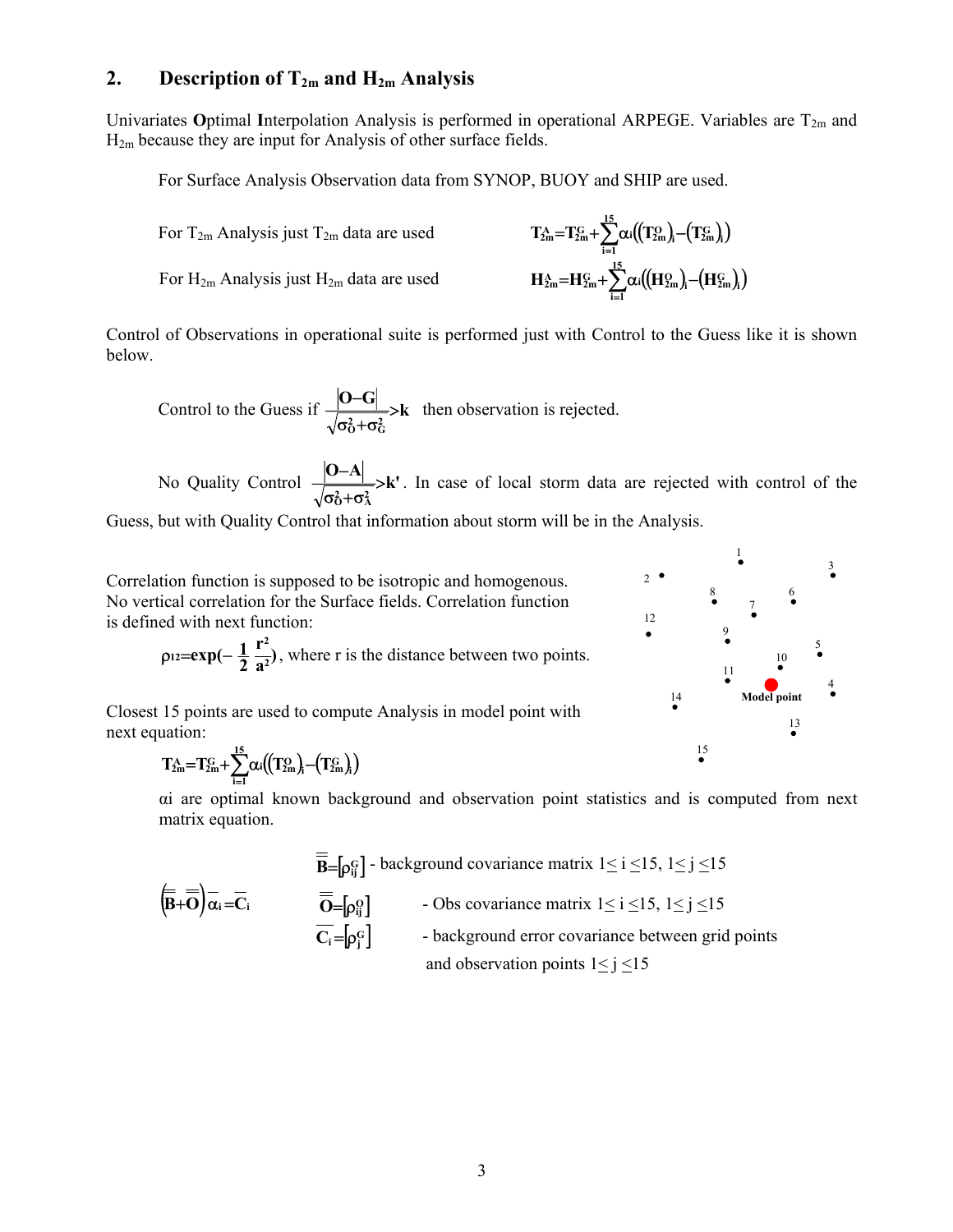## **3. Statistical model**

Canari is OI Analysis, and it changes the Guess value of the variable in model grid points. How much it will change the value depends on the standard deviation of the Observations and the standard deviation of the Guess and of course on correlation coefficient.

Operational values in ARPEGE namelist are:

$$
\sigma^{G}_{T2m} = 2.3 \text{ °C} \qquad \sigma^{G}_{H2m} = 0.17 = 17 \text{ °C} \qquad \sigma^{G} = \sigma^{G}_{namelist} * exp[-\alpha (m - \frac{1}{m})]^{2}
$$
  
a<sub>T2m</sub> = 350 km \qquad a<sub>H2m</sub> = 300 km \qquad a<sup>G</sup>=a<sub>namelist</sub><sup>c</sup> exp[-\alpha (m - \frac{1}{m})]

 $\alpha$  = 0.02 is coefficient that defines how much namelist values will be changed dependency of stretching factor m,  $1/3.5 \le m \le 3.5$ .

Extreme values for operational run are in the table bellow.

|           | France $(m=3.5)$ | Antipode ( $m=1/3.5$ ) |
|-----------|------------------|------------------------|
| T2m       | 2.02 °C          | 2.61 °C                |
| H2m       | $14.9\%$         | $19.3\%$               |
| $a_{T2m}$ | 328 km           | 376 km                 |
| $a_{H2m}$ | 281 km           | 320 km                 |

These values were similar to the values when CANARI was used operationally in Assimilation cycles and for Upper-air Analyses and for Surface Analyses, because at that time it was possible to have common statistical model. That is the reason why the new statistics are calculated.

## **4. Calculation of correlation and stand. deviations of Obs and Guess errors**

Using a comparison between Obs and 6 hours forecast it is possible to calculate coefficient of correlation and standard deviation of Obs and Guess.

Mean difference between Obs and Guess is defined with the following formula:

#### **(O−G)**<sup>2</sup>=(O−T+T−G)<sup>2</sup>=(O−T)<sup>2</sup>+2(O−T)(T−G)+(T−G)<sup>2</sup>=σ<sup>2</sup>+σ<sup>2</sup>

where O is value of Observation, G is value of the Guess and T is True value which is not known. It is supposed that correlation between error of Guess and error of Obs is  $= 0$ .

Mean difference between Obs and Guess at two points is:

 $\overline{(O_1-G_1)(O_2-G_2)}$   $=\overline{(O_1-T_1)+(T_1-G_1)}[(O_2-T_2)+(T_2-G_2)]$  all Guess Obs correlation = 0 | =

# $\mathbf{C} = (O_1 - T_1)(O_2 - T_2) + (T_1 - G_1)(T_2 - G_2) = (T_1 - G_1)(T_2 - G_2) = \rho_{12}^G \sigma_{G1} \sigma_{G2} = \rho_{12}^G \sigma_G^2$

It is supposed that correlation between Observation errors in two points is  $= 0$ .

Because correlation coefficient is a function of the distance between two points, mean difference between Obs and Guess ( **(O1**−**G1)(O2**−**G2)** ) is divided in 14 equidistance classes (40 km) in calculations.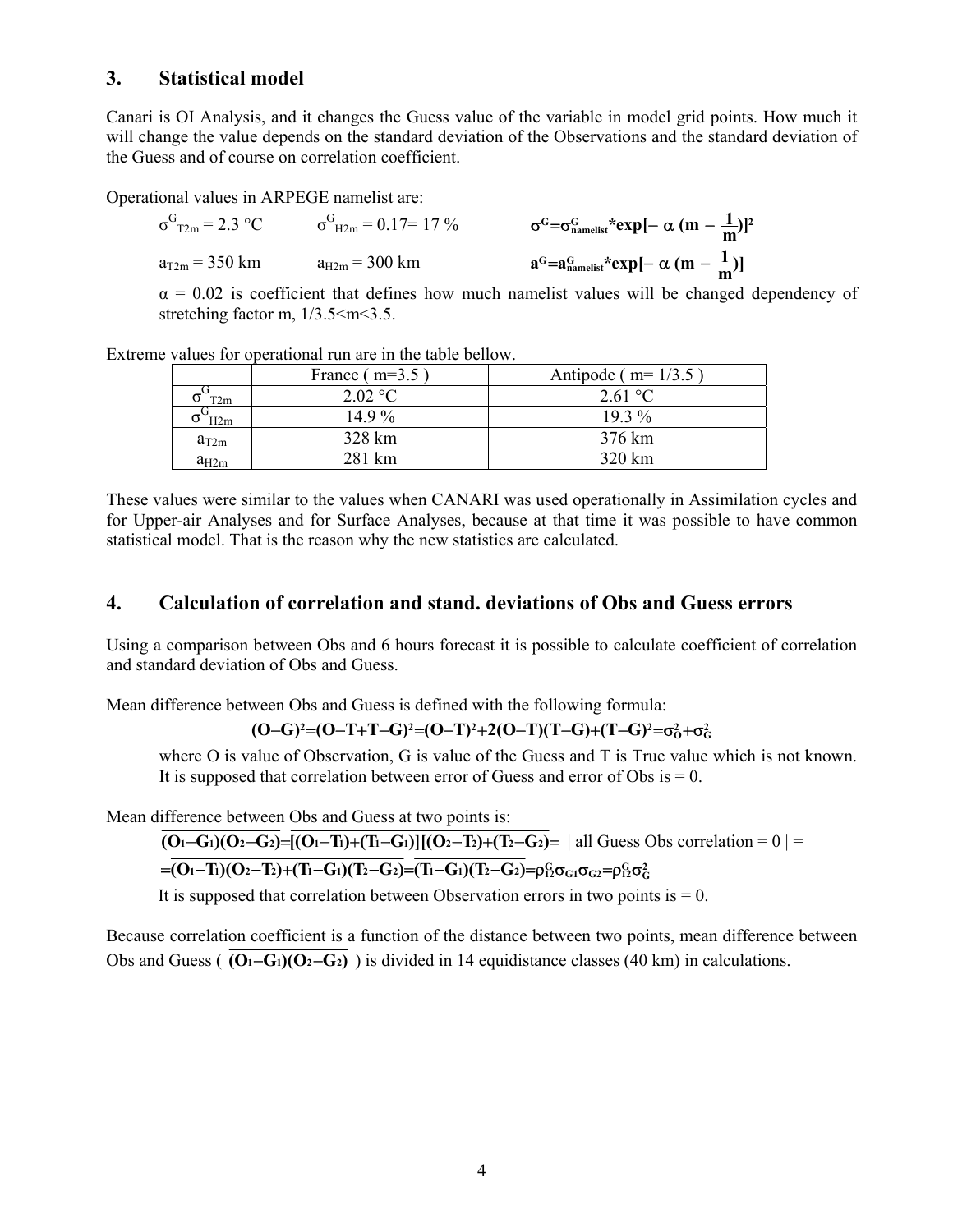### **5. Results of statistical calculations**

Correlation coefficients are calculated separately for different domains. Calculations are made for every 3<sup>rd</sup> day in December 2000 and June 2001 for 00 run for 4 domains. For Europe domain calculations are made for December 2000 January, February, Jun, July and August 2001.



**distance (km)**

Picture 1. Coefficient of correlation dependency to distance between points for different domains, black line represents operational coefficient of correlation, and yellow the new definition

Because the correlation function  $\rho_{12} = \exp(-\frac{1}{2} \frac{r^2}{a^2})$  $p_{12} = exp(-\frac{1}{2} \frac{r^2}{a^2})$  does not fit the empirical correlation coefficient, the

new function  $\rho_{12} = \exp(-\frac{1}{2}\frac{r}{a})$ **r**  $p_{12} = exp(-\frac{1}{2}\frac{r}{a})$  is tested.

Namelist values for tested function are:

| $\sigma$ <sup>G</sup> <sub>T2m</sub> = 1.7 °C | $\sigma_{\text{H2m}}^{\text{G}} = 0.13 = 13\%$ |
|-----------------------------------------------|------------------------------------------------|
| $a_{T2m} = 105$ km                            | $a_{H2m} = 101$ km                             |
| $\alpha = 0.05$                               |                                                |

Extreme values for the test run are in the table bellow.

|                          | France $(m=3.5)$ | Antipode ( $m=1/3.5$ ) |
|--------------------------|------------------|------------------------|
| $\sigma$ T <sub>2m</sub> | 1 23 °C          | 2.34 °C                |
| H2m                      | $94\%$           | 179%                   |
| $a_{T2m}$                | 89 km            | $123 \text{ km}$       |
| $a_{H2m}$                | 86 km            | $119 \text{ km}$       |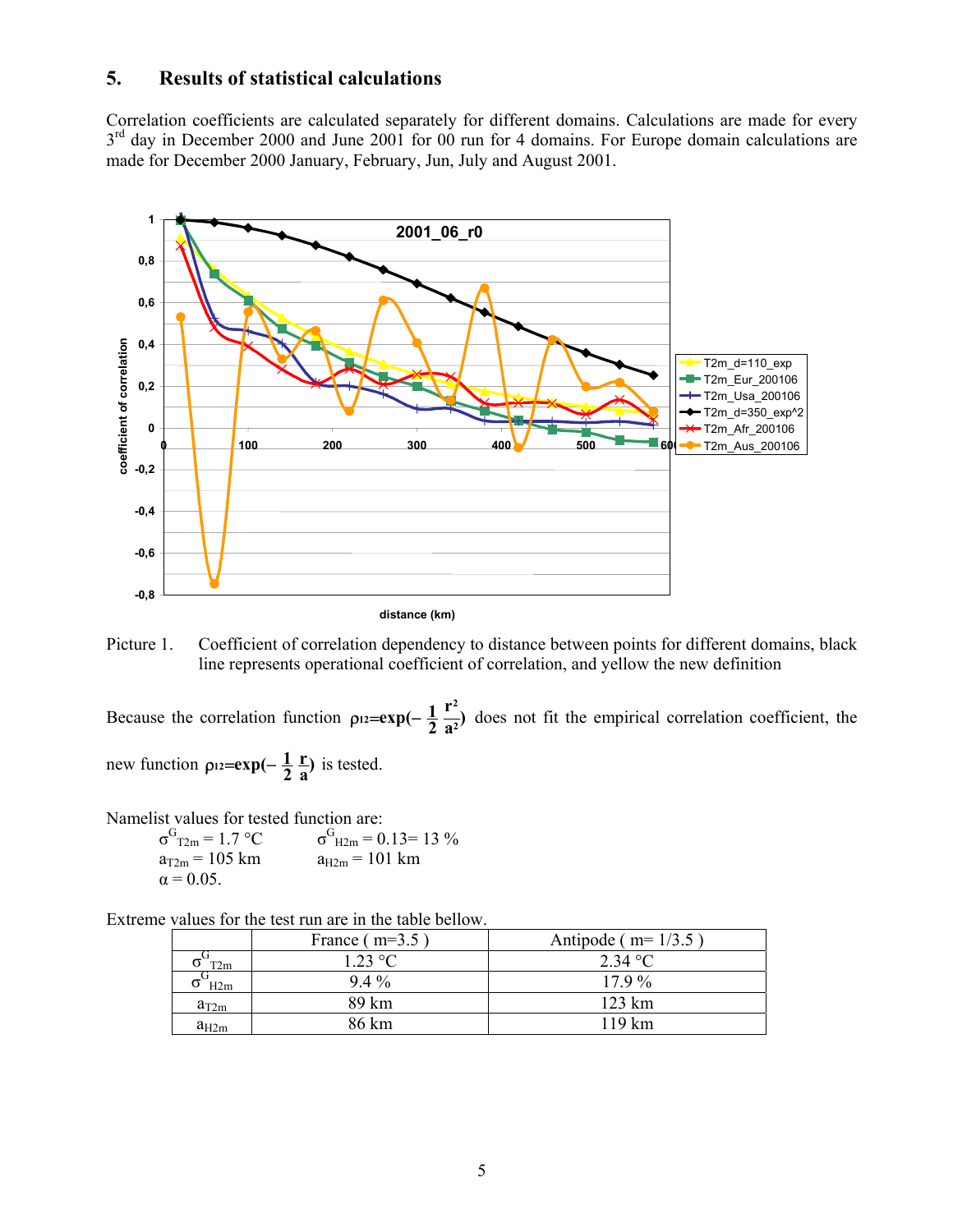#### **Dependency on the domain**

Correlation coefficient multiplied with square of standard deviation of Guess dependency to distance between points for different domains for December 2000 and June 2001, and with dashed line results with the first assumption for standard deviation of Guess and radius for new function are shown on the following picture. On the next two pictures it is obvious that there is not enough data in Australian and African domain, curves from those are not smooth like it is case for Europe.



Picture 2. Correlation coefficient multiplied with square of standard deviation of Guess dependency to distance between points for different domains for December 2000 and June 2001, with dashed line results with the first assumption for standard deviation of Guess and radius for new function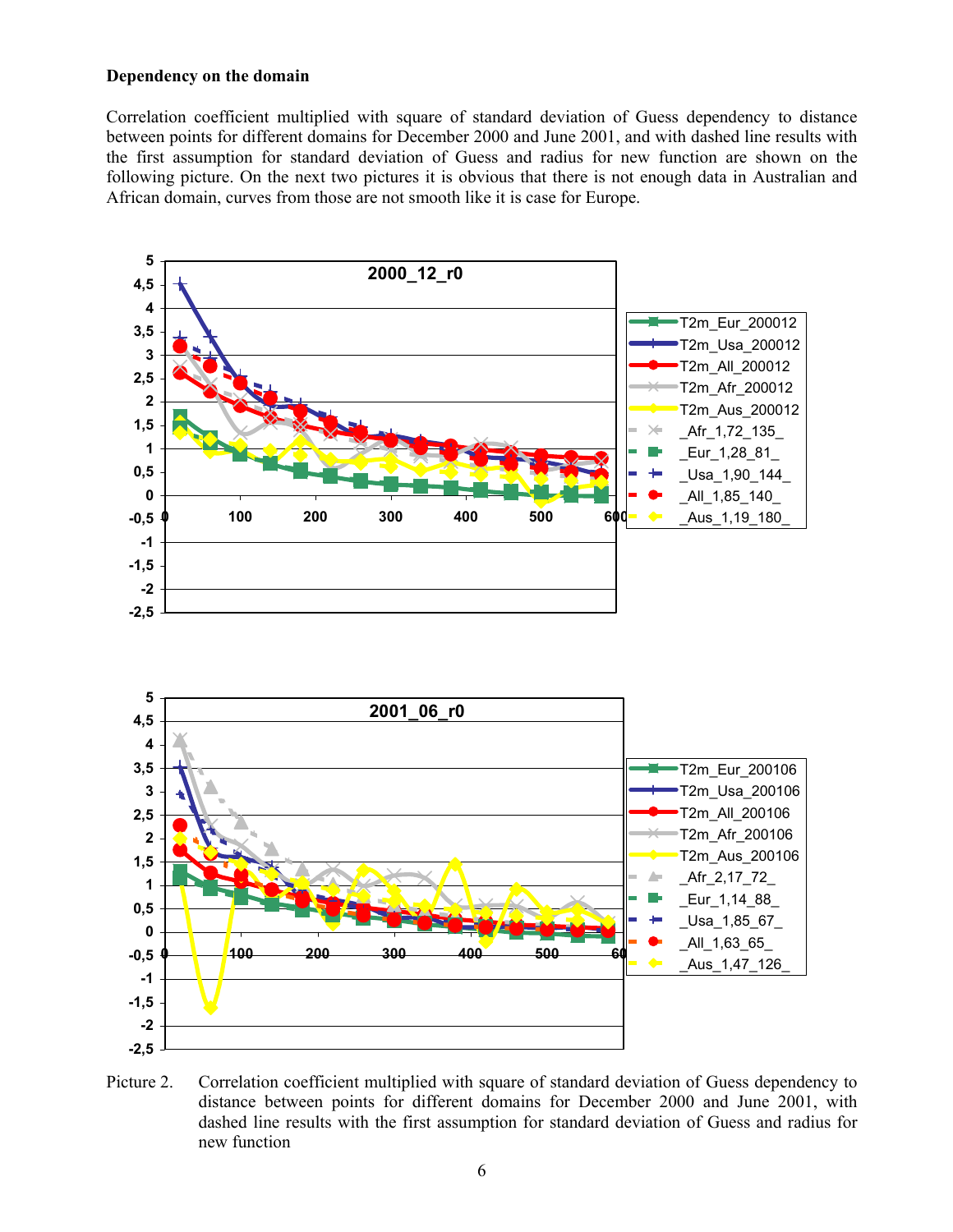#### **Dependency to time of the year**

For Europe statistical calculations are made for 6 months, variation is not that big like it is for the other domains. Red and dark blue line are minimum and maximum of multiplied coefficient of correlation and squared standard deviation of Guess. If the value for temperature is higher then the value for humidity is lower when we compare them with mean values for all 6 months.



Picture 3. Coefficient of correlation multiplied with square of standard deviation of Guess dependency to distance between points for Europe for 6 months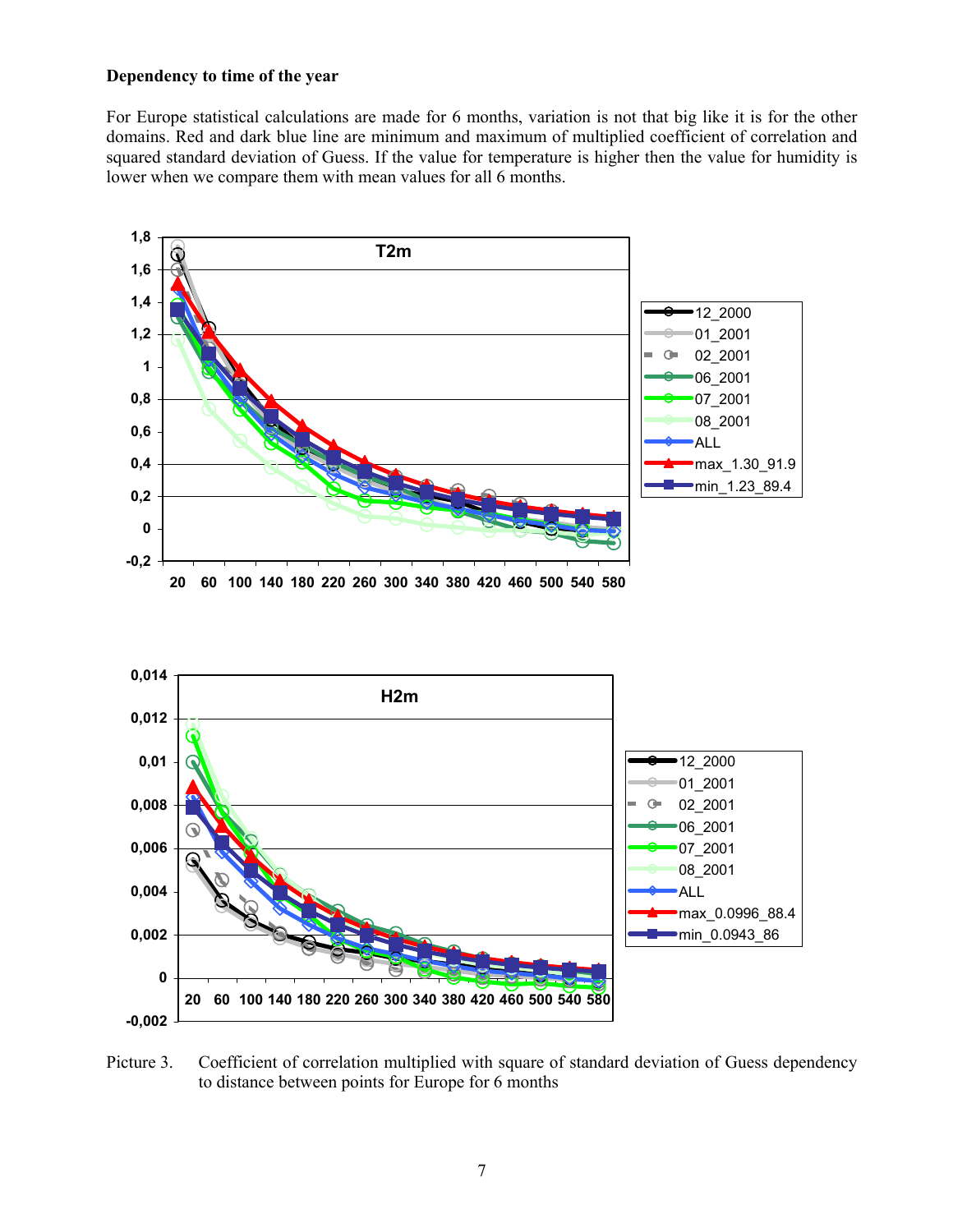# **6. Definition of new and old function and namelists parameters**

Next pictures will present the difference between new and old definition of parameters. Operational definition is presented with full lines and in legends with letter O, new definition is presented with dashed lines and with letter T.



Picture 4. Coefficient of correlation dependency to distance between points for old (O-operational) and new (T-test) for stretching coefficient  $(1/3.5, 1 \& 3.5)$ 



Picture 5. Coefficient of correlation dependency to stretching coefficient for different distance between points for old (O-operational) and new (T-test) function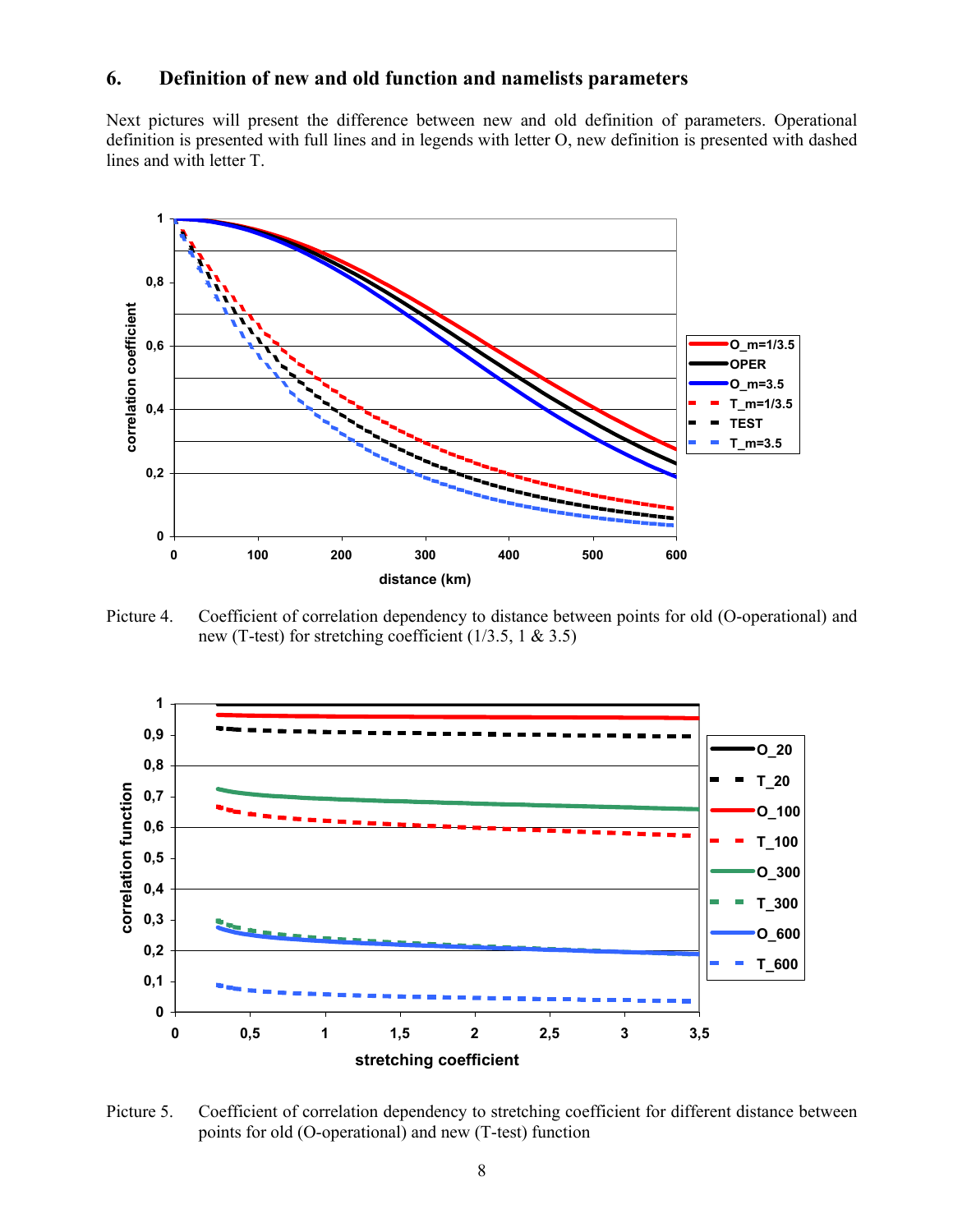

Picture 6. Standard deviation of 2 m Temperature dependency to stretching coefficient for old (Ooperational) and new (T-test) function



Picture 7. Standard deviation of Relative Humidity on 2 m dependency to stretching coefficient for old (O-operational) and new (T-test) function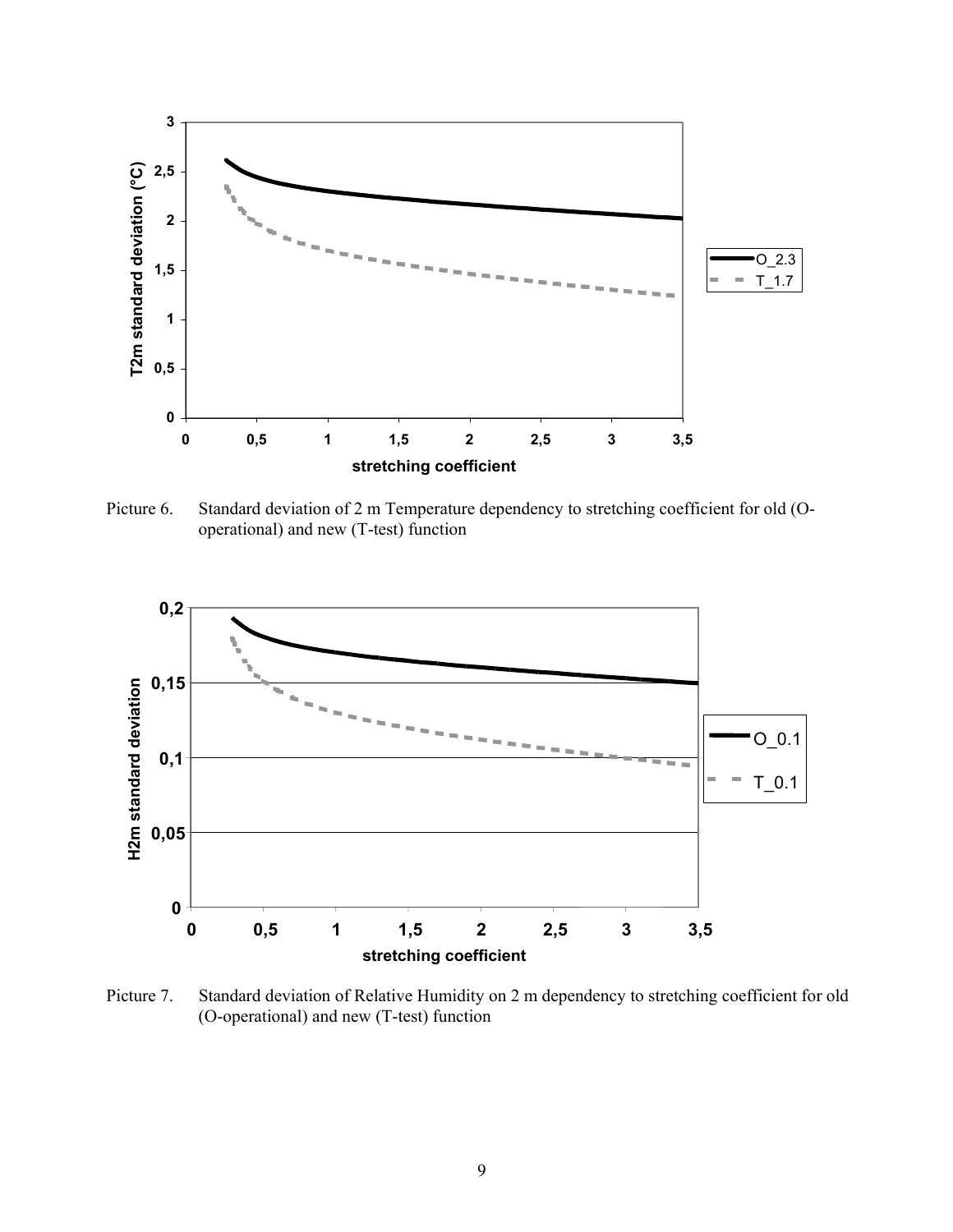# **7. One point tests**

#### **Impact on 2 m Temperature**

In one grid point 2 m Temperature Obs value is different from the Guess value for  $+2$  °C. Impacts over Europe and Australia are shown on the following pictures. Amplitude and radius for one point impact is smaller with the new function and the new standard deviation of Guess.



Picture 8. Impact of 2 °C difference between Guess and Observation in a single point over Europe and Australia for 2 m Temperature for old (OPER-operational) and new (TEST-test) function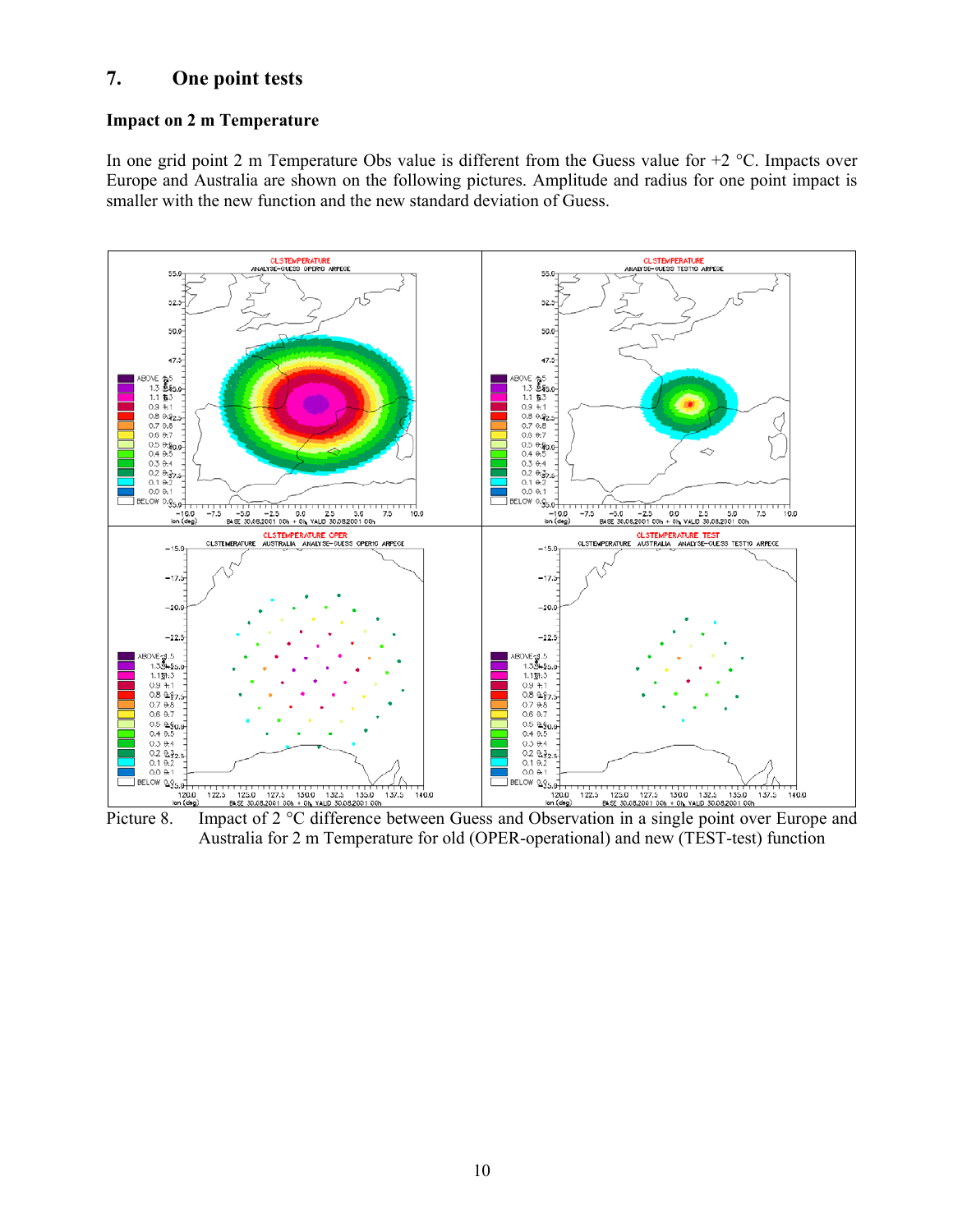#### **Impact on 2 m Relative Humidity**

In one grid point 2 m Relative Humidity Obs value is different from the Guess value for  $-0.2$ . Impacts over Europe and Australia are shown on the following pictures. Like it is for 2 m Temperature, amplitude and radius for one point impact is smaller with the new function and the new standard deviation of Guess.



Australia for 2 m Relative Humidity for old (OPER-operational) and new (TEST-test) function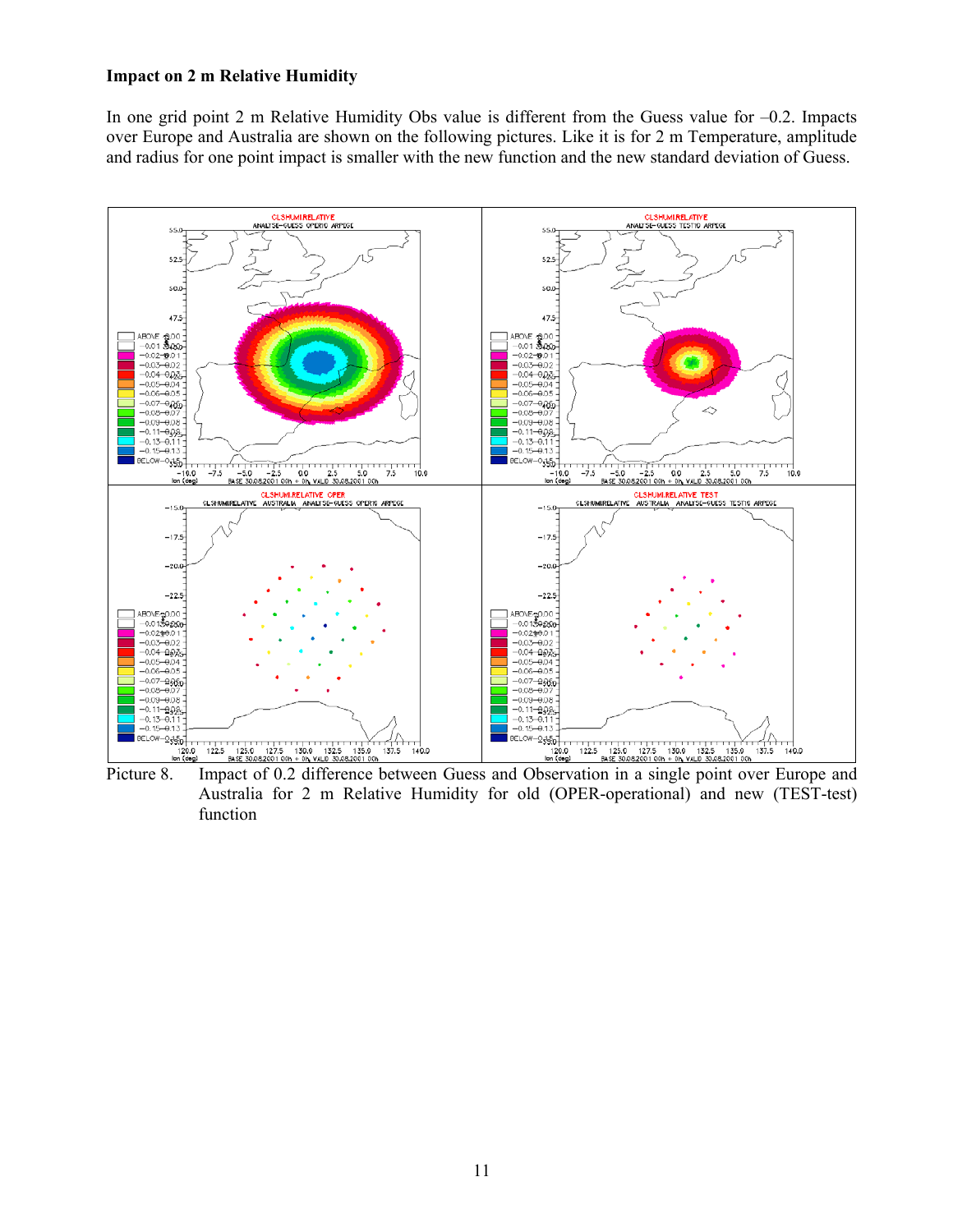# **8. Difference between Operational and Test experiment**

Analysis in Observation points is calculated as mean value of Analysis values in 4 nearest model points. That mean values were compared with Observation values.

#### **2 m Temperature**

Experiment was performed for  $15<sup>th</sup>$  August 2001 for 12 UTC.



Picture 9. Difference between Analysis and Guess with operational (OPER) and test (TEST) function and namelist for 2 m Temperature

Amplitude and radius of changes are smaller with the new function and new values in namelist.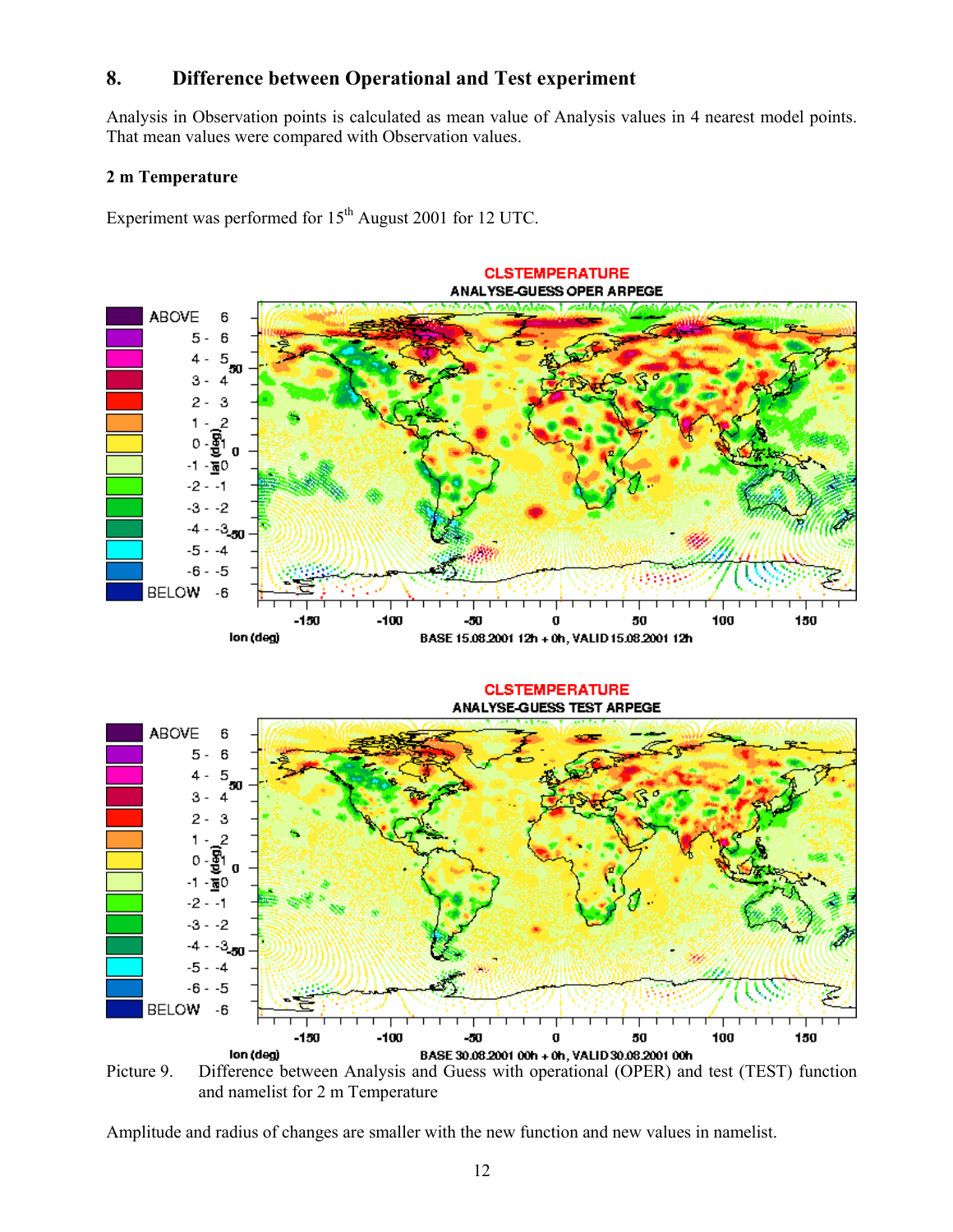

and namelist for 2 m Temperature over Europe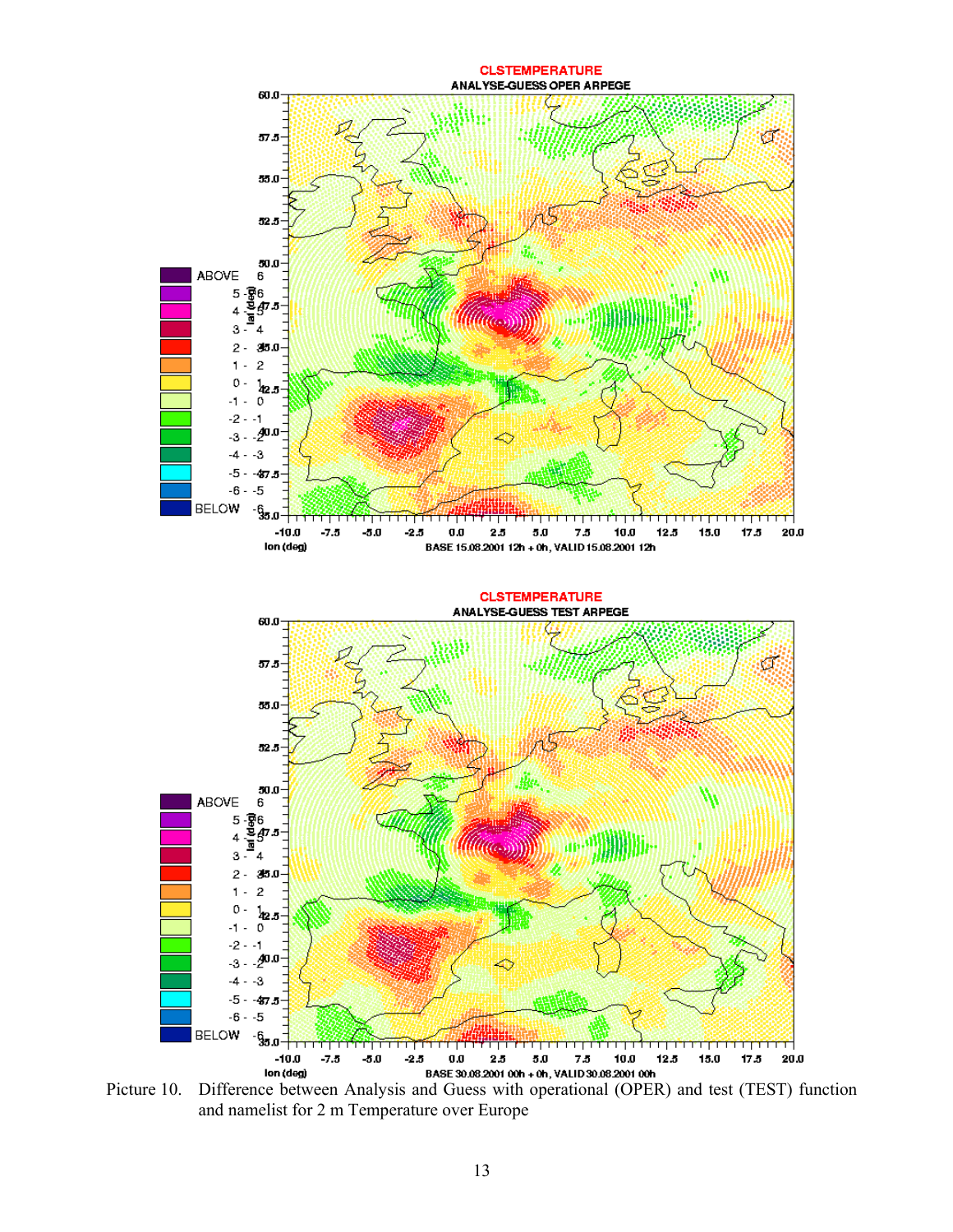#### ANA TEST-ANA OPER ARPEGE ABOVE 3.0  $2.5 - 3.0$  $2.0 - 2.5$  $1.5 - 2.0$  $1.0 - 1.5$  $0.5 - 1.0$ -ဆီ.5  $0.0$  $-0.5 - \frac{1}{50}0.0$  $-1.0 - -0.5$  $-1.5 - -1.0$  $-2.0 - 1.50$  $-2.5 - -2.0$  $-3.0 - -2.5$ BELOW -3.0 150 -100 đŪ, g 50 100 150 lon (deg) BASE 15.08.2001 12h + 0h, VALID 15.08.2001 12h

**CLSTEMPERATURE** 

Picture 11. Difference between two Analyses, test (TEST) and operational (OPER) for 2 m Temperature



Picture 12. Absolute value of Observation and Analysis differences of 2 m Temperature difference between new (TEST) and operational (OPER) analysis

Highest changes between two analyses are over the sea, especially on the western coasts of Americas, Africa and Australia, high mountains and in Polar Regions. In Europe the largest impact is in Alps and Pyrenees region.

It looks like that better scores are over land for Test analysis and over sea, especially Pacific Ocean. Over Europe it is very hard to distinguish which analysis is better.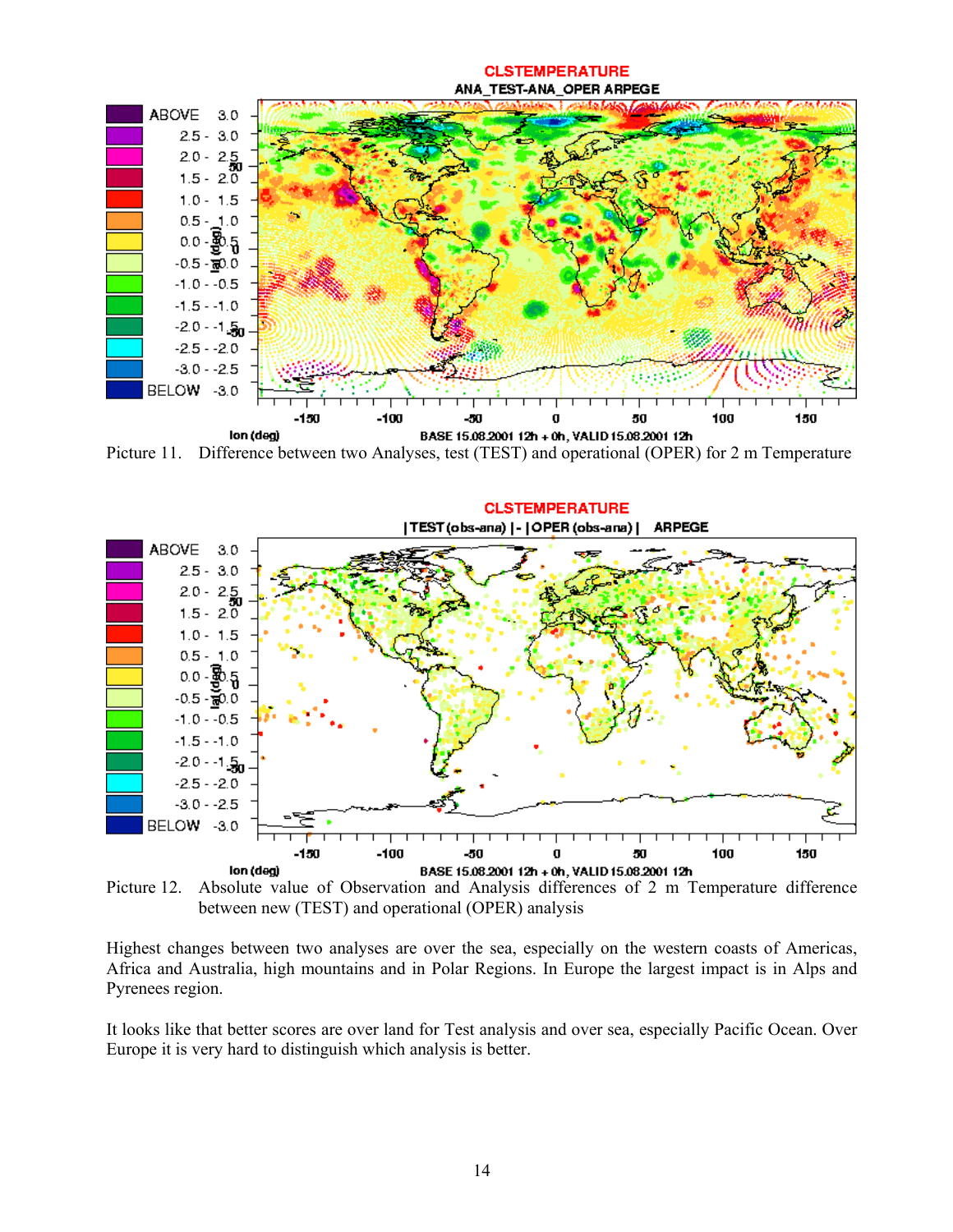

Picture 13. Difference between two Analyses, test (TEST) and operational (OPER) for 2 m Temperature over Europe



Picture 14. Absolute value of Observation and Analysis differences of 2 m Temperature difference between new (TEST) and operational (OPER) analysis over Europe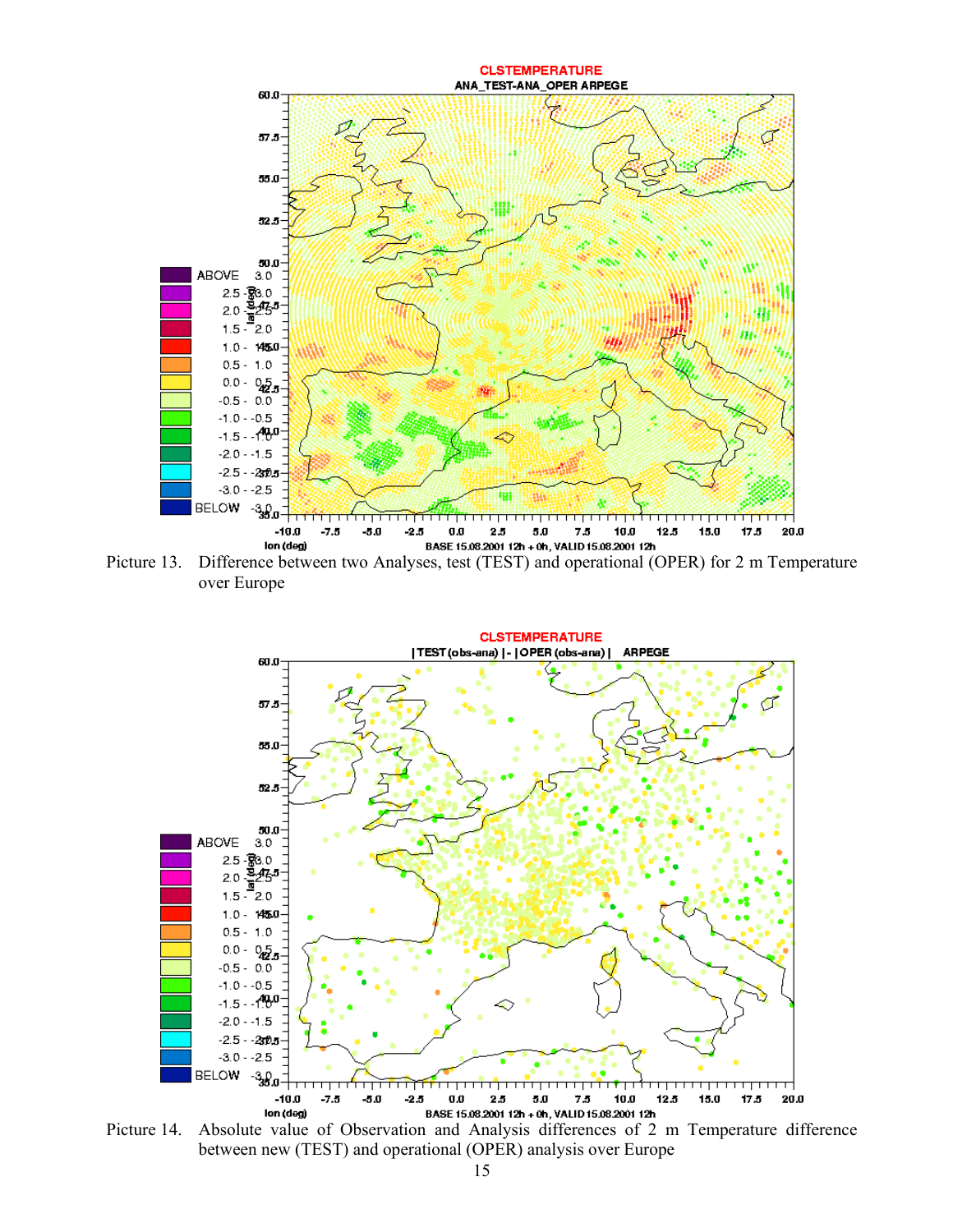#### **2 m Relative Humidity**

Experiment was performed for  $15<sup>th</sup>$  August 2001 for 12 UTC.



Picture 15. Difference between Analysis and Guess with operational (OPER) and test (TEST) function and namelist for 2 m Relative Humidity

Amplitude and radius of changes are smaller with the new function and new values in namelist, same like for 2 m Temperature.

On next page zoom area over Europe is shown.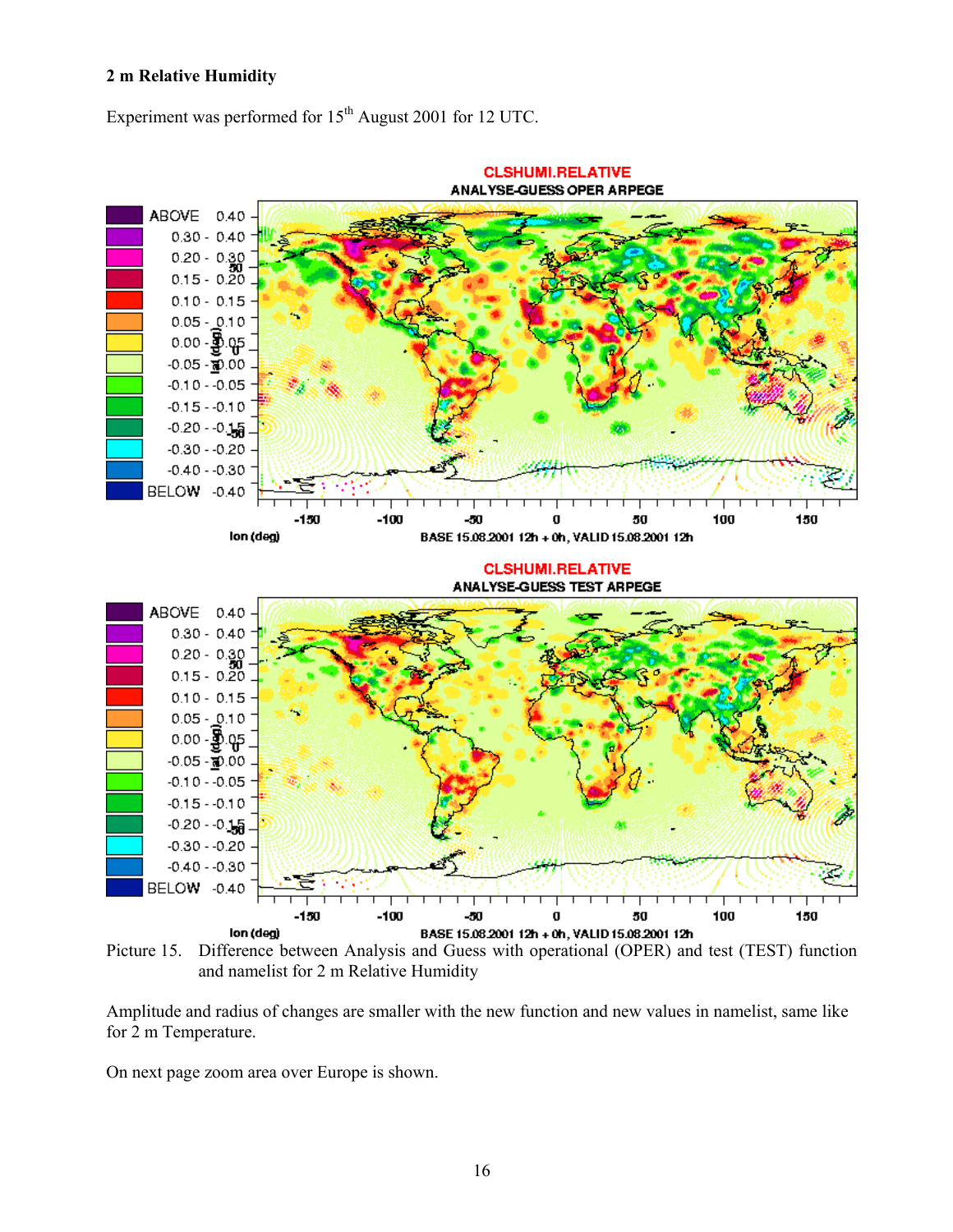

Picture 16. Difference between Analysis and Guess with operational (OPER) and test (TEST) function and namelist for 2 m Relative Humidity over Europe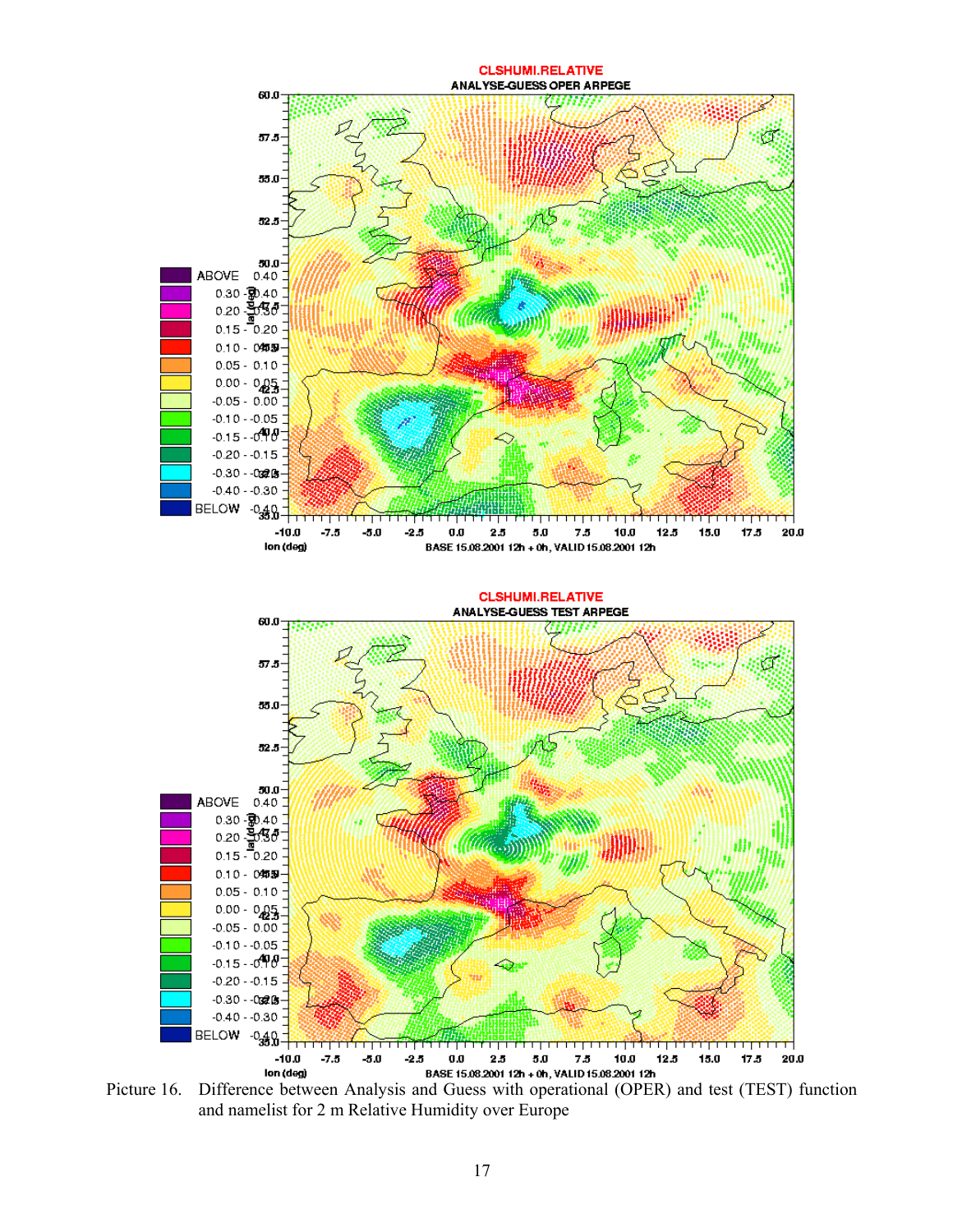#### **CLSHUMI.RELATIVE** ANA TEST-ANA OPER ARPEGE



Picture 17. Difference between two Analyses, test (TEST) and operational (OPER) for 2 m Relative Humidity



Picture 18. Absolute value of Observation and Analysis differences of 2 m Relative Humidity difference between new (TEST) and operational (OPER) analysis

For difference between two Analyses largest impact is near the western coasts of Americas, Africa and Australia. Over the Europe the largest impact is in France (may bee storm), north Italy and eastern Spain.

From the picture it looks like that the scores are better over sea for Operational, and over land for Test analysis. Over the Europe it looks like that the tested analysis is better.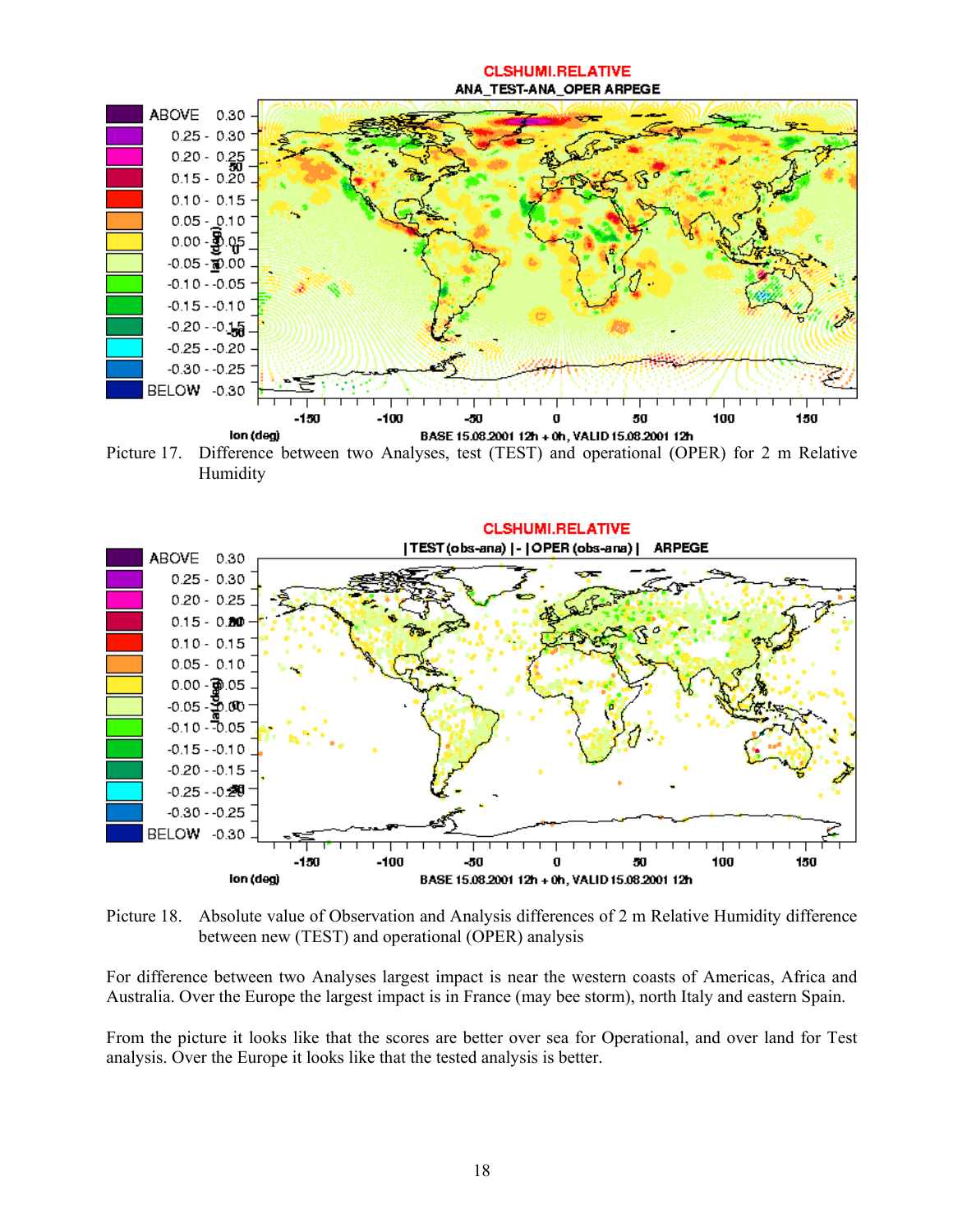





Picture 20. Absolute value of Observation and Analysis differences of 2 m Relative Humidity difference between new (TEST) and operational (OPER) analysis over Europe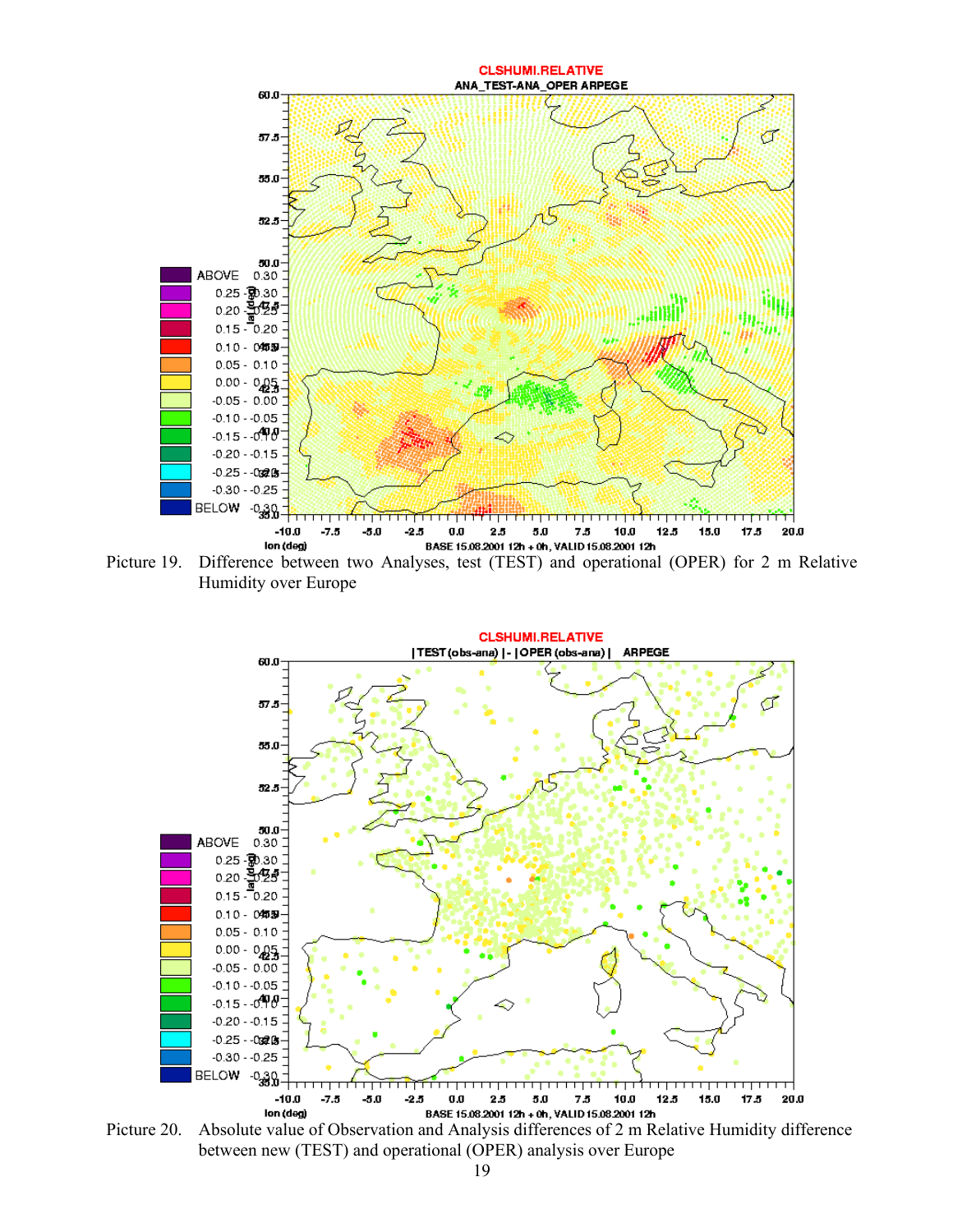# **9. Bias and RMS statistics for different Domain**

In next tables, results of statistics for different Domains for 2 runs on  $15<sup>th</sup>$  August 2000 12 and 18 UTC for 2m Temperature and 2m Relative Humidity are shown. Operational is with **O** and the new with **T**.

| <b>DOMAIN</b> | <b>LAT NORTH</b> | <b>LAT SOUTH</b> | <b>LON EAST</b> | LON WEST  |
|---------------|------------------|------------------|-----------------|-----------|
| <b>FRANCE</b> | 51.00            | 43.00            | 8.00            | $-5.00$   |
| <b>EUROPE</b> | 60.00            | 35.00            | 20.00           | $-10.00$  |
| ALA FR        | 57.00            | 33.00            | 25.00           | $-12.00$  |
| N AM N        | 70.00            | 40.00            | $-60.00$        | $-130.00$ |
| N AM S        | 40.00            | 10.00            | $-70.00$        | $-120.00$ |
| S AM N        | 10.00            | $-20.00$         | $-30.00$        | $-80.00$  |
| S AM S        | $-20.00$         | $-50.00$         | $-40.00$        | $-80.00$  |
| N ATLA        | 70.00            | 10.00            | $-20.00$        | $-60.00$  |
| <b>AUSTRA</b> | $-10.00$         | $-40.00$         | 160.00          | 110.00    |
| <b>AFRI N</b> | 35.00            | 0.00             | 50.00           | $-20.00$  |
| <b>AFRIS</b>  | 0.00             | $-35.00$         | 50.00           | 10.00     |
| <b>EUAS E</b> | 70.00            | 40.00            | 80.00           | 25.00     |
| EUAS W        | 70.00            | 20.00            | 150.00          | 80.00     |
| PACI N        | 50.00            | 10.00            | $-120.00$       | $-180.00$ |
| PACI S        | 10.00            | $-60.00$         | $-85.00$        | $-180.00$ |
| NOR PO        | 90.00            | 70.00            | 180.00          | $-180.00$ |
| <b>SOU PO</b> | $-60.00$         | $-90.00$         | 180.00          | $-180.00$ |
| S ATLA        | 0.00             | $-60.00$         | 10.00           | $-40.00$  |
| PACI W        | 50.00            | 0.00             | 180.00          | 140.00    |
| IND OC        | 10.00            | $-60.00$         | 100.00          | 50.00     |

Table 1. Domains for statistics computation

Table 2. Bias and RMS for 2 m Temperature on different Domains for 12 UTC and 18 UTC runs

| 20010815r12                             | 20010815r18                          |
|-----------------------------------------|--------------------------------------|
| obs ana T2M T.dta obs ana T2M O.dta     | obs ana T2M T.dta obs ana T2M O.dta  |
| 6000<br>Nb. Points=<br>- 6000<br>WORLD- | $Nb.$ Points=<br>5698 5698<br>WORLD- |
| 0.915642                                | 0.860416                             |
| $bias =$                                | $bias=$                              |
| $bias =$                                | 0.859919                             |
| 0.939620                                | $bias=$                              |
| 2.406641                                | 2.350288                             |
| 2.499656                                | 2.426732                             |
| $rms=$                                  | $rms=$                               |
| $rms=$                                  | $rms=$                               |
| FRANCE Nb. Points=                      | FRANCE Nb. Points=                   |
| 691                                     | 637                                  |
| 697                                     | 643                                  |
| 0.834399                                | 0.731397                             |
| $bias =$                                | 0.694977                             |
| 0.803027                                | $bias=$                              |
| $bias=$                                 | $bias=$                              |
| 2.488198                                | 2.275484                             |
| 2.558691                                | 2.330768                             |
| $rms=$                                  | $rms=$                               |
| $rms=$                                  | $rms=$                               |
| EUROPE Nb. Points= 1691 1694            | EUROPE Nb. Points = $1619$ 1622      |
| 0.753542                                | 0.628851                             |
| 0.744191                                | 0.597916                             |
| $bias =$                                | $bias=$                              |
| $bias=$                                 | $bias=$                              |
| 2.393936                                | 2.332144                             |
| 2.520186                                | 2.442965                             |
| $rms=$                                  | $rms=$                               |
| $rms=$                                  | $rms=$                               |
| ALA FR Nb. Points=<br>1685<br>1690      | ALA FR Nb. Points=<br>1627 1632      |
| 0.806030                                | 0.689047                             |
| 0.787077                                | 0.641912                             |
| $bias=$                                 | $bias=$                              |
| $bias=$                                 | $bias=$                              |
| 2.431005                                | 2.509262                             |
| 2.553799                                | 2.398921                             |
| $rms=$                                  | $rms=$                               |
| $rms=$                                  | $rms=$                               |
| 565<br>$N$ AM $N$ Nb. Points=<br>562    | 556 559<br>$N$ AM $N$ Nb. Points=    |
| 1.088708                                | $bias =$                             |
| $bias =$                                | 0.980396                             |
| 1.014057                                | 0.998050                             |
| $bias=$                                 | bias=                                |
| 2.581394                                | 2.592718                             |
| 2.756255                                | 2.450257                             |
| $rms=$                                  | $rms=$                               |
| $rms=$                                  | $rms=$                               |
| 210                                     | 213                                  |
| $N$ AM S $Nb$ . Points=                 | 214                                  |
| 211                                     | $N$ AM S $Nb$ . Points=              |
| 0.689762                                | 1.013803                             |
| 0.831185                                | $bias=$                              |
| $bias=$                                 | $bias=$                              |
| $bias=$                                 | 0.904019                             |
| 2.122716                                | 2.205433                             |
| 2.217592                                | 2.254005                             |
| $rms=$                                  | $rms=$                               |
| $rms=$                                  | $rms=$                               |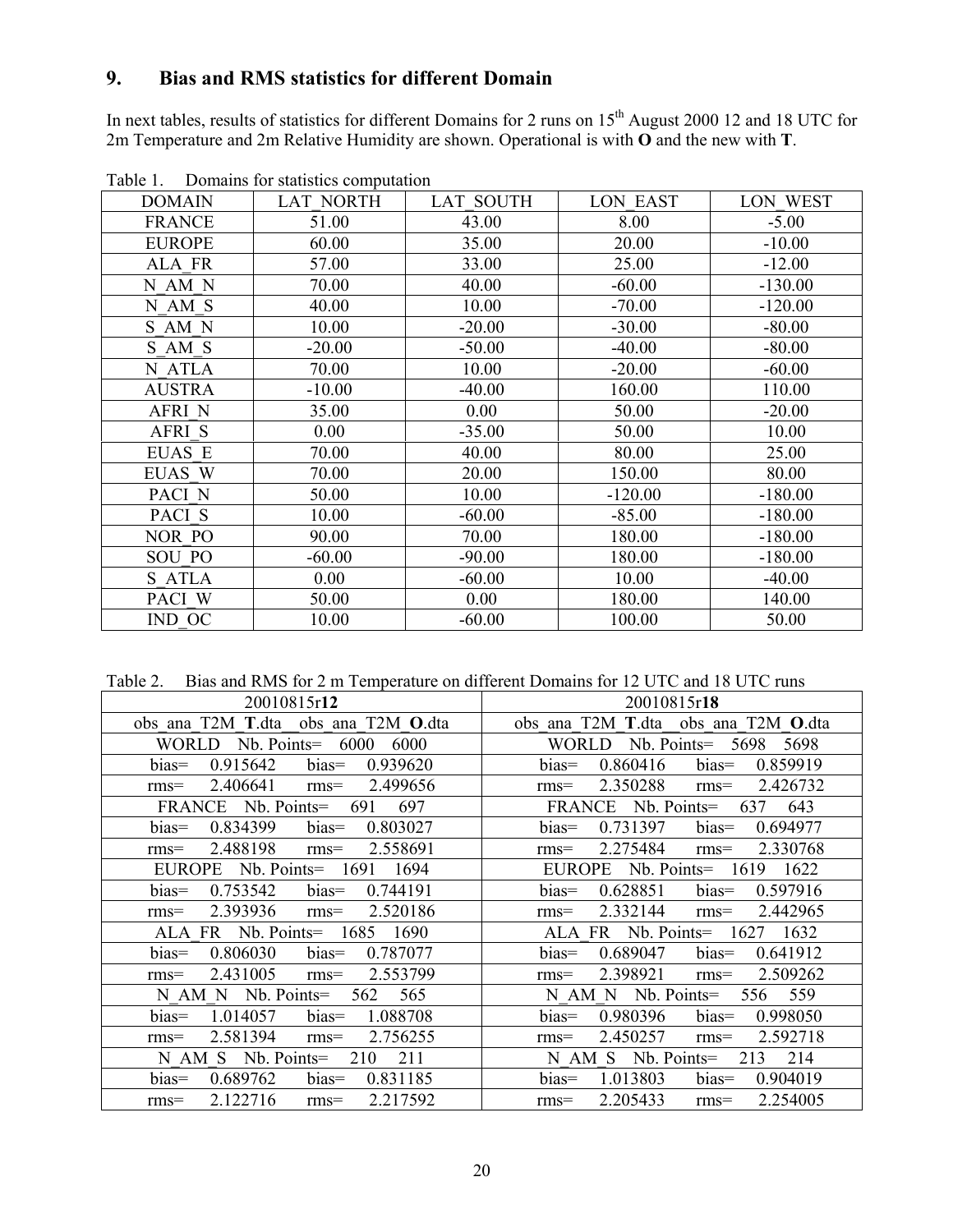| 20010815r12                              | 20010815r18                                                      |
|------------------------------------------|------------------------------------------------------------------|
| obs ana T2M T.dta obs ana T2M O.dta      | obs ana T2M T.dta obs ana T2M O.dta                              |
| S AM N Nb. Points = 207 207              | S AM N Nb. Points = 196 196                                      |
| bias=<br>1.322609 bias= 1.384734         | bias= $1.424082$ bias= $1.292857$                                |
| 2.784971 rms= 2.871212                   | 2.978522 rms= 3.001424                                           |
| $rms=$                                   | $rms=$                                                           |
| S AM S Nb. Points = 155 155              | S AM S Nb. Points = 150 150                                      |
| 1.145097 bias= 1.330000<br>$bias=$       | bias= 1.316467 bias= 1.499933                                    |
| 2.845135 rms= 2.951599                   | 2.725204 rms= 2.893139                                           |
| $rms=$                                   | $rms=$                                                           |
| N ATLA Nb. Points= 122 123               | N ATLA Nb. Points = 101 101                                      |
| $0.344016$ bias $0.252764$               | 0.507327 bias= 0.390990                                          |
| $bias=$                                  | $bias=$                                                          |
| 1.415267 rms= 1.554745<br>$rms=$         | rms= $1.735584$ rms= $1.900904$                                  |
| AUSTRA Nb. Points= 116 116               | AUSTRA Nb. Points= 104 105                                       |
| $0.034052$ bias $0.415690$               | $0.063173$ bias= $0.439810$                                      |
| $bias =$                                 | $bias =$                                                         |
| 1.631572 rms= 1.608896                   | 1.524370 rms= 1.521788                                           |
| $rms=$                                   | $rms=$                                                           |
| AFRI N Nb. Points = 271 272              | AFRI N Nb. Points = $255$ 256                                    |
| bias=                                    | $bias =$                                                         |
| 0.754059 bias= 0.691765                  | 0.803529 bias= 0.604023                                          |
| 1.930482 rms= 2.002089                   | 1.928646 rms= 1.948217                                           |
| $rms=$                                   | $rms=$                                                           |
| AFRI S Nb. Points = 218 219              | AFRI S Nb. Points = 188 188                                      |
| 0.894908 bias= 0.979726                  | 0.848989 bias= 0.997234                                          |
| $bias =$                                 | $bias=$                                                          |
| 1.825575 rms= 1.954475                   | 2.226227 rms= 2.340483                                           |
| $rms=$                                   | $rms=$                                                           |
| EUAS E Nb. Points = $401$<br>402         | EUAS E Nb. Points = $406$ 407                                    |
| $0.689027$ bias= $0.568756$              | $0.601281$ bias $0.543268$                                       |
| $bias =$                                 | $bias=$                                                          |
| 1.990310 rms= 2.165387                   | 1.838019 rms= 1.952996                                           |
| $rms=$                                   | $rms=$                                                           |
| EUAS W Nb. Points = 721 721              | EUAS W Nb. Points= 694 694                                       |
| 1.685049 bias= 1.672816<br>$bias=$       | bias= $1.576282$ bias= $1.647968$                                |
| 2.926200 rms= 2.951560                   | 2.789037 rms= 2.866281                                           |
| $rms=$                                   | $rms=$                                                           |
| PACI N Nb. Points= 102 103               | PACI N Nb. Points= 100 101                                       |
| 0.857941 bias= 1.064466                  | 0.129600 bias= 0.330396                                          |
| $bias =$                                 | $bias =$                                                         |
| 2.873302 rms= 2.850308                   | 2.501865 rms= 2.478937                                           |
| $rms=$                                   | $rms=$                                                           |
| PACI S Nb. Points = 34 34                | 42<br>42<br>PACI S Nb. Points=                                   |
| bias= $-1.164118$ bias= $-0.492059$      | bias= $-0.768810$ bias= $-0.311429$                              |
| 1.518548 rms= 0.924521<br>$rms=$         | 1.090198<br>$rms = 0.607795$<br>$rms=$                           |
| NOR PO Nb. Points=                       | NOR PO Nb. Points=                                               |
| 64 64                                    | 59 59                                                            |
| 1.017656                                 | 0.961186                                                         |
| bias=                                    | bias=                                                            |
| 0.681875                                 | 0.705254                                                         |
| $bias=$                                  | $bias=$                                                          |
| 1.773726                                 | 1.741093                                                         |
| 1.541312                                 | 1.626532                                                         |
| $rms=$                                   | $rms=$                                                           |
| $rms=$                                   | $rms=$                                                           |
| 39<br>PO Nb. Points=<br>39<br>SOU        | SOU PO Nb. Points=<br>38<br>38                                   |
| 1.882821                                 | bias=                                                            |
| bias=                                    | 1.503158                                                         |
| 2.083846                                 | bias=                                                            |
| $bias =$                                 | 1.666316                                                         |
| 4.431586                                 | 3.889876                                                         |
| 4.397125                                 | 3.798894                                                         |
| $rms=$                                   | $rms=$                                                           |
| $rms=$                                   | $rms=$                                                           |
| S ATLA Nb. Points=                       | S ATLA Nb. Points=                                               |
| 47                                       | 45                                                               |
| 47                                       | 45                                                               |
| 0.464043                                 | 0.366889                                                         |
| $bias =$                                 | 0.276444                                                         |
| 0.470426                                 | $bias =$                                                         |
| $bias =$                                 | $bias=$                                                          |
| 1.238827                                 | 1.175432                                                         |
| 1.316781                                 | 1.349844                                                         |
| $rms=$                                   | $rms=$                                                           |
| $rms=$                                   | $rms=$                                                           |
| PACI W Nb. Points=<br>52<br>52           | $Nb.$ Points=<br>52<br>52<br>PACI W                              |
| bias=                                    | $-0.456538$                                                      |
| $-0.091923$                              | $bias =$                                                         |
| $-0.443654$                              | $-0.101538$                                                      |
| bias=                                    | bias=                                                            |
| 1.068449<br>0.962934<br>$rms=$<br>$rms=$ | 1.051031<br>1.160797<br>$rms=$<br>$rms=$<br>OC Nb. Points=<br>50 |
| OC Nb. Points=<br>63<br><b>IND</b><br>63 | 50<br><b>IND</b>                                                 |
| bias=                                    | $-0.401000$                                                      |
| $-0.021905$                              | $-0.124400$                                                      |
| $bias =$                                 | $bias =$                                                         |
| 0.053968                                 | $bias=$                                                          |
| 0.967986                                 | 1.104039                                                         |
| 0.949045                                 | 0.919780                                                         |
| $rms=$                                   | $rms=$                                                           |
| $rms=$                                   | $rms=$                                                           |

Table 2. Bias and RMS for 2 m Temperature on different Domains for 12 UTC and 18 UTC runs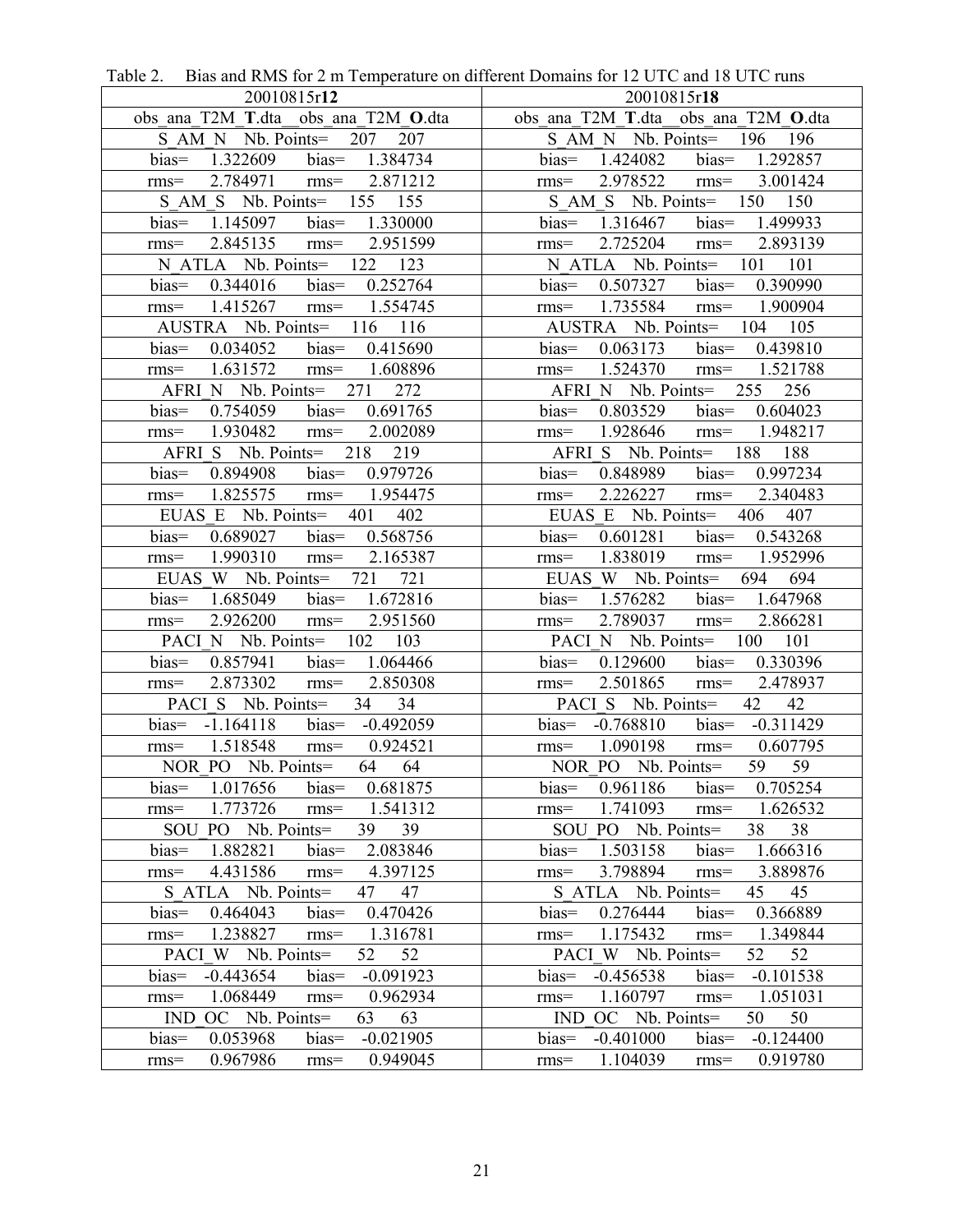| $\frac{1}{2}$ and reflix for $\frac{1}{2}$ in reductive frummer,<br>20010815r12 | on anterest $D$ ontains for $I = C$ for $T = C$ functions of $C$<br>20010815r18 |
|---------------------------------------------------------------------------------|---------------------------------------------------------------------------------|
| obs ana H2M T.dta obs ana H2M O.dta                                             | obs ana H2M T.dta_obs_ana_H2M_O.dta                                             |
| WORLD Nb. Points = $5602$ 5602                                                  | WORLD Nb. Points= 5359 5359                                                     |
| bias= $0.013183$ bias= $0.014468$                                               | bias= $0.011493$ bias= $0.014462$                                               |
| $0.082589$ rms=<br>0.090244<br>$rms=$                                           | rms= $0.089975$ rms= $0.095807$                                                 |
| FRANCE Nb. Points= 626 631                                                      | FRANCE Nb. Points= 589 595                                                      |
| 0.005128 bias= 0.003883<br>$bias =$                                             | bias= $-0.003005$ bias= $0.004420$                                              |
| $0.076243$ rms= $0.084762$<br>$rms=$                                            | $0.093106$ rms= $0.099433$<br>$rms=$                                            |
| EUROPE Nb. Points= 1594 1597                                                    | EUROPE Nb. Points= 1549 1552                                                    |
| $bias =$<br>$0.008908$ bias= $0.008817$                                         | bias= $0.007063$ bias= $0.012545$                                               |
| $0.086769$ rms=<br>0.098813<br>$rms=$                                           | $0.107332$ rms= $0.116684$<br>$rms=$                                            |
| ALA FR Nb. Points= 1587 1591                                                    | ALA FR Nb. Points = 1554 1559                                                   |
| $0.007139$ bias $0.007813$<br>$bias =$                                          | $0.003166$ bias= $0.010616$<br>$bias=$                                          |
| 0.087003 rms= 0.099363<br>$rms=$                                                | $0.108494$ rms= $0.117694$<br>$rms=$                                            |
| N AM N Nb. Points = 475 477                                                     | N AM N Nb. Points = 473 475                                                     |
| $bias =$<br>$0.020063$ bias= $0.015849$                                         | $0.015645$ bias= $0.020274$<br>$bias=$                                          |
| 0.082581 rms= 0.087638<br>$rms=$                                                | $0.084601$ rms= $0.092090$<br>$rms=$                                            |
| N AM S Nb. Points = 201 202                                                     | N AM S Nb. Points = 204 205                                                     |
| 0.025821 bias= 0.020891<br>$bias=$                                              | bias= $0.013529$ bias= $0.021366$                                               |
| $0.077937$ rms= $0.075982$<br>$rms=$                                            | $0.082462$ rms= $0.087156$<br>$rms=$                                            |
| S AM N Nb. Points = 205 205                                                     | S AM N Nb. Points = 194 194                                                     |
| $0.009805$ bias $0.006585$<br>$bias =$                                          | $0.006443$ bias $0.011907$<br>$bias =$                                          |
| 0.064328<br>$rms=$<br>0.069229<br>$rms=$                                        | 0.085461<br>$rms = 0.088600$<br>$rms=$                                          |
| S AM S Nb. Points = 152 152                                                     | S AM S Nb. Points = 147 147                                                     |
| $0.023750$ bias $0.018618$<br>$bias=$                                           | $0.012925$ bias $0.015918$<br>$bias=$                                           |
| $0.102216$ rms=<br>0.100003<br>$rms=$                                           | 0.097861 rms= 0.095789<br>$rms=$                                                |
| N ATLA Nb. Points = $107$ $108$                                                 | N ATLA Nb. Points=<br>88 88                                                     |
| 0.012056 bias= 0.017778<br>$bias =$                                             | bias= $0.012955$ bias= $0.019659$                                               |
| $0.069679$ rms= $0.075314$<br>$rms=$                                            | 0.068788 rms= 0.077158<br>$rms=$                                                |
| AUSTRA Nb. Points= 96<br>96                                                     | 90 91<br>AUSTRA Nb. Points=                                                     |
| $0.049062$ bias $0.040937$<br>$bias=$                                           | bias= $0.040667$ bias= $0.030000$                                               |
| 0.119491 rms= 0.111966<br>$rms=$                                                | $0.107176$ rms= $0.092801$<br>$rms=$                                            |
| AFRI N Nb. Points= 265 266                                                      | AFRI N Nb. Points= 247 248                                                      |
| 0.012340<br>$bias =$<br>0.010977<br>$bias=$                                     | 0.019595<br>$bias=$<br>0.019476<br>$bias=$                                      |
| 0.077657<br>0.077736<br>$rms=$<br>$rms=$                                        | 0.093661<br>0.095379<br>$rms=$<br>$rms=$                                        |
| AFRI S Nb. Points=<br>190<br>191                                                | AFRI S Nb. Points=<br>155<br>155                                                |
| 0.035474<br>$bias =$<br>$bias =$<br>0.034503                                    | 0.045290<br>$bias =$<br>0.029355<br>$bias =$                                    |
| 0.090309<br>0.096556<br>$rms=$<br>$rms=$                                        | 0.109474<br>0.102784<br>$rms=$<br>$rms=$                                        |
| Nb. Points=<br>393<br>393<br>EUAS E                                             | EUAS E Nb. Points=<br>402<br>403                                                |
| bias=<br>0.000178<br>$bias =$<br>0.012290<br>0.079689                           | bias=<br>$bias =$<br>0.006352<br>0.006667                                       |
| 0.097906<br>$rms=$<br>$rms=$<br>EUAS W Nb. Points=<br>713<br>713                | 0.076050<br>0.088922<br>$rms=$<br>$rms=$<br>EUAS W Nb. Points=                  |
| 0.010884<br>0.015316<br>$bias =$<br>$bias =$                                    | 687<br>687<br>0.010102<br>0.010393<br>$bias =$<br>$bias =$                      |
| 0.076918<br>0.085592                                                            | 0.058960<br>0.066615                                                            |
| $rms=$<br>$rms=$<br>PACI N Nb. Points=<br>74<br>75                              | $rms=$<br>$rms=$<br>78<br>PACI N Nb. Points=<br>77                              |
| 0.039459<br>0.038267<br>$bias =$<br>$bias=$                                     | 0.047143<br>0.044872<br>$bias =$<br>$bias=$                                     |
| 0.115349<br>0.120113<br>$rms=$                                                  | 0.114750<br>0.107429                                                            |
| $rms=$                                                                          | $rms=$<br>$rms=$                                                                |

Table 3. Bias and RMS for 2 m Relative Humidity on different Domains for 12 UTC and 18 UTC runs